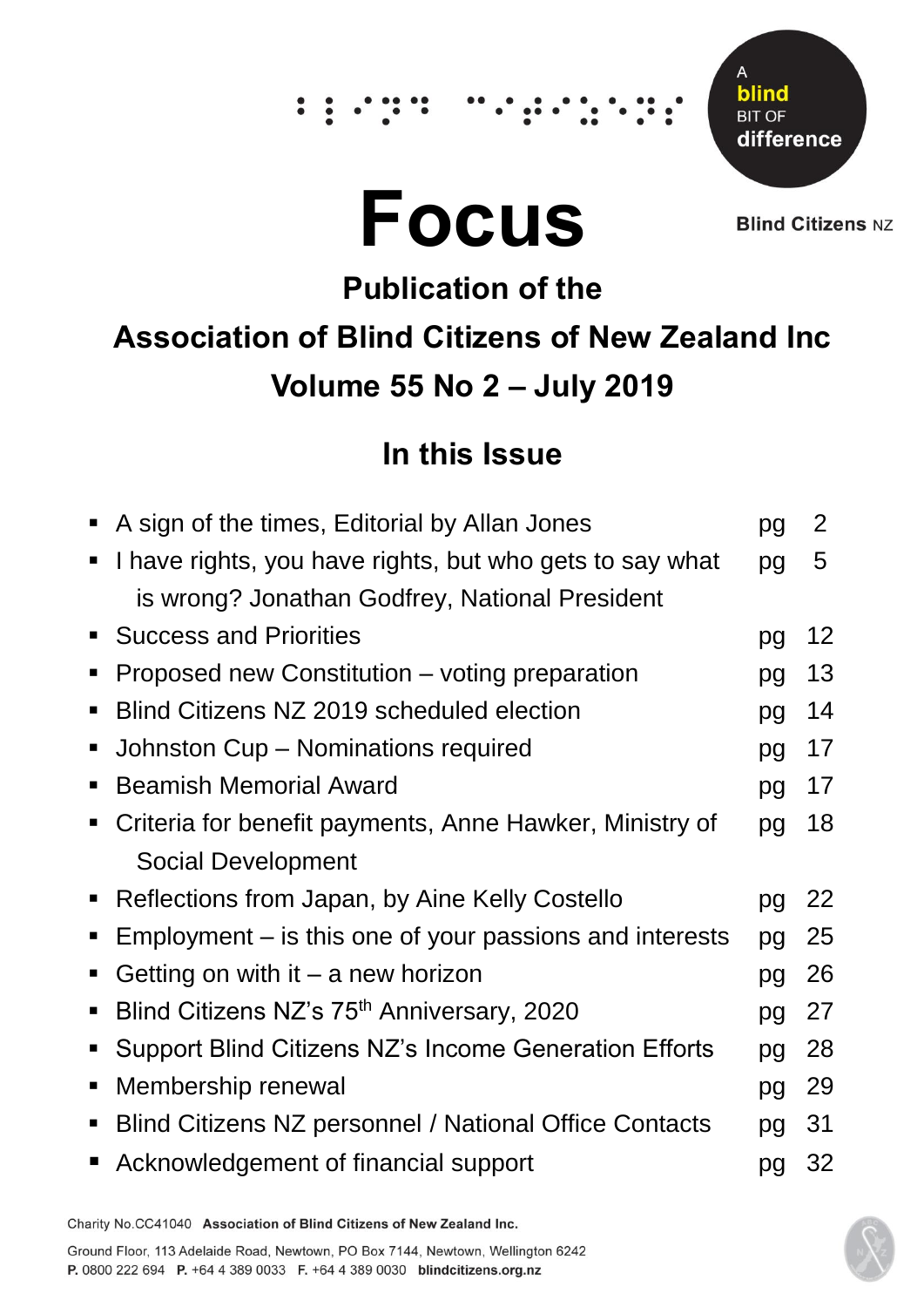## **A Sign of the Times**

## **Editorial, by Allan Jones**

Well half the year has gone and the weather certainly tells us that winter has arrived!!

I again want to lead off with three lines quoted from music. In this instance, they are all from the one song, and signify what has been going on for me in the preparation of this editorial.

Let's go back to September 1975. The Eagles burst in on the music scene with the song "Lying Eyes" - the first quote is "I wonder how it ever got this crazy". This segways nicely to my three main topics. Guide dogs and the wait-times for new and replacement dogs, a situation I as someone who is not a guide dog user have just become aware. The second issue is the saga surrounding electronic scooters, and the third issue is the appalling state that our mental health services have fallen in to.

Our mental health services are one of the "big tick items" of the 2019 budget. The need for this is well demonstrated by the Christchurch Mosque killings and the Christchurch earthquakes. I would say that most families are effected by one, or both of these events. The widespread use and abuse of the drug called "P", has also taken its toll. Mental health issues will take time and energy to solve, and it is heartening to know Government are giving this issue serious consideration.

Returning to guide dogs: I am not going into a huge tirade about how and why this happened. What I want to stress is that both the Foundation's Board of Trustees, the Blind Foundation's administration, and our own Blind Citizens NZ, mainly through the "Guide Dog Forum" held two years ago, have striven to support the review and outcomes for guide dog users. Unfortunately, the Foundation's Guide Dog Service and its Library Service get no Government funding, and are reliant totally on the charity dollar.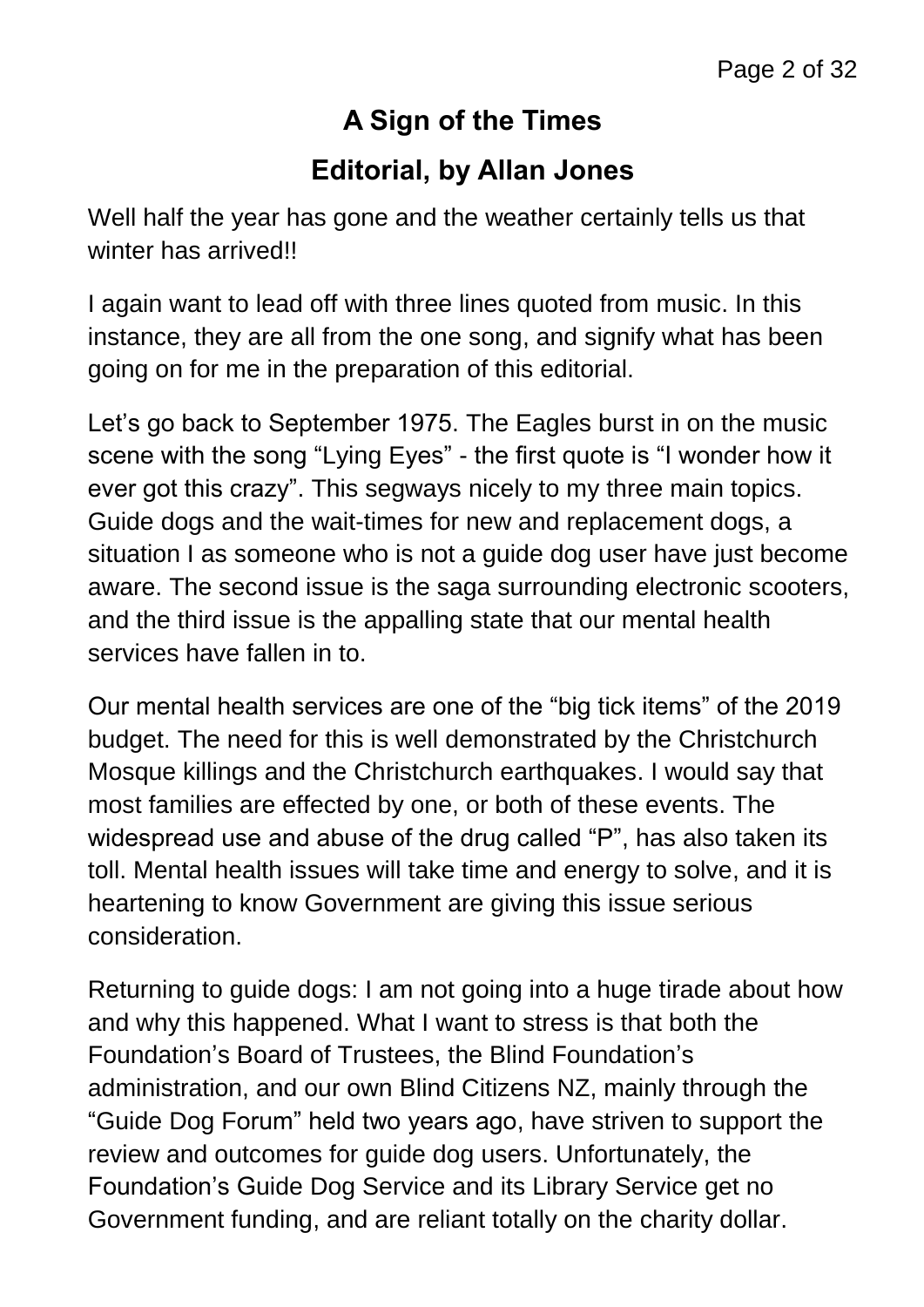Using the criteria of "well-being" as a measure, both services do wonders for their "service user's" quality of life. Your editor will keep a close watch on this issue and promises to keep confidentiality of all contributors of information.

Electronic Scooters leave me confused and perplexed. How anyone would allow both pedestrians and scooters to share a narrow footpath such as Grafton Bridge (in Auckland), beggars belief. I was able to visit Elliot Street's shared space on a recent visit to Auckland. I like the feel of this environment – there is a definite part of the precinct for cars, pedestrians and electronic vehicles. Wellington's current mayor has suggested that Lambton Quay becomes a "shared space". I trust that in the not too distant future he will come to a Blind Foundation coffee morning or meet with the local Wellington Branch of Blind Citizens NZ and outline his project.

I am personally not in favour of banning scooters; I would rather strive for responsible use, especially in relation to pedestrians. One last issue on E-Scooters is that Councils have a responsibility to keep pedestrians safe. I am not sure if they have paid serious attention to these requirements. I commend both Blind Citizens NZ, and the Blind Foundation for publicising and promoting this issue.

The second line from "Lying Eyes" is, "my oh my you sure know how to arrange things". Mainly there is a derogatory connotation to this statement. However, just recently I have come across two occasions where there is a positive light in this statement.

During May, a group of old school mates from the Blind Foundation attended Naomi Paterson's 75th birthday. In the group who attended, we had one world-class musician, Eddie Low, and two well-known musicians, Shaun Johnson and Alan Witana. These three musicians are all from my school days at the Blind Foundation, and there are many other competent blind musicians out there. I believe this is something to bear in mind for Blind Citizens NZ's 75th birthday.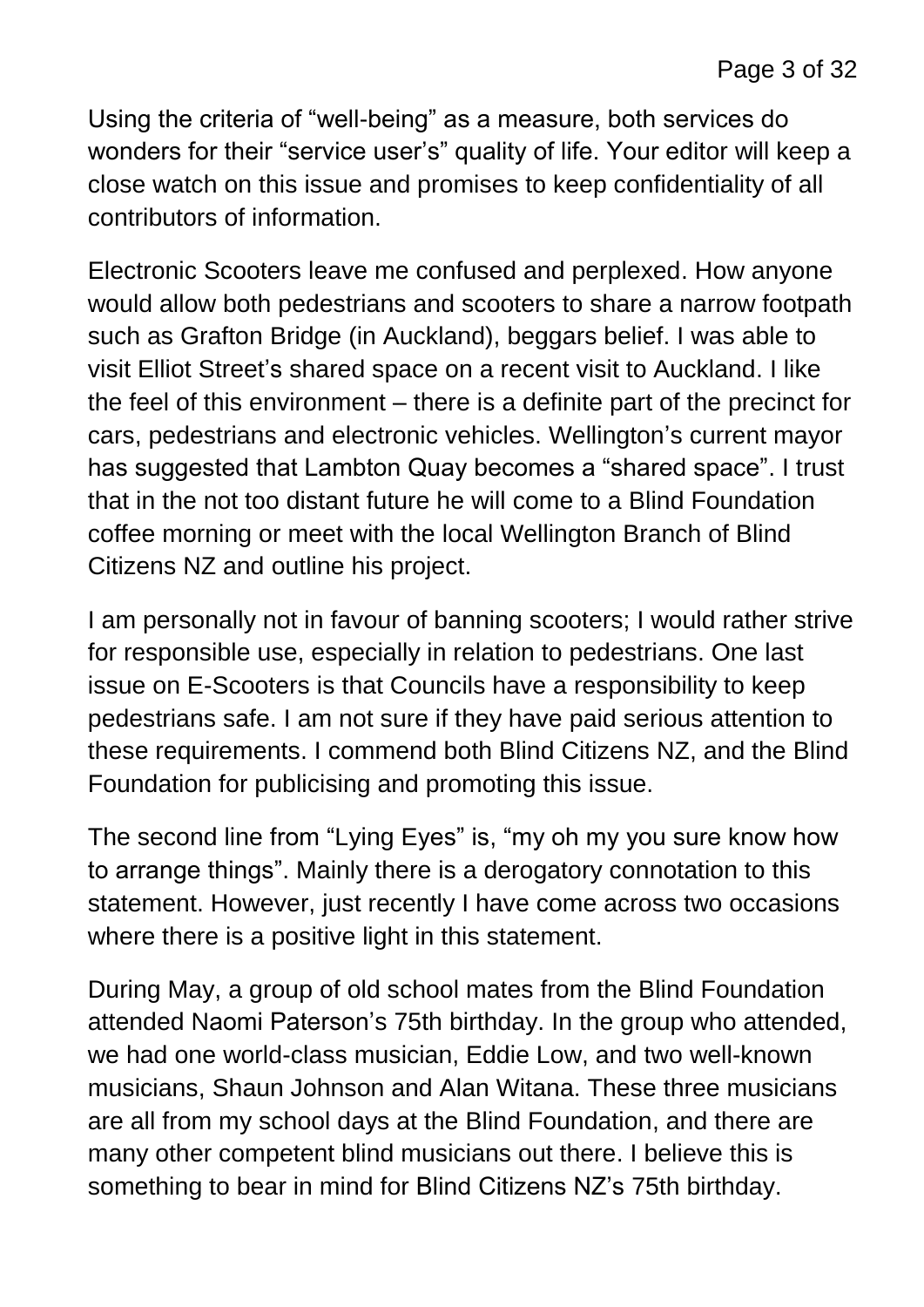Prior to May, my last trip to Huntly was ten years ago, and there are four old schoolmates who travelled to Huntly then, who are no longer with us. They are all very much remembered and I mention them by name, as I believe many of our members will know, or recall stories about them – I refer to Lynette Simon, Maureen Rawiri, Marlene Lindsay, and Barry Jones.

The positive manner in which Sandra Budd has exited the Blind Foundation is I believe, worthy of comment. Her departure is towards the end of a five-year plan, leaving planning for the next five years to the new Chief Executive. I did not have to suggest to Sandra that there is life after the Foundation. This brings me to the last line I want to leave with you. It is the interpretation or meaning of which I leave to you - city girls just seemed to find out early how to open doors with just a smile!! Perhaps there was an Alexa involved.

Aspects of the budget I wish to mention are about the fair dollop of money being put into the upgrade of railways. I trust this will mean the reinstatement of the "southerners" which ran between Christchurch and Dunedin, and upgrading the train running from Picton to Christchurch. Other points which will impinge on our members is a look at the abatement rules surrounding benefits, the easing of the definition of what constitutes a relationship, and the dropping of the punitive approach to young women not naming the fathers of their children. These three recommendations were three out of the 42 made by a special panel set up to make recommendations regarding policies of Ministry of Social Development. I am soon to receive a braille copy of the document this panel put out. I will come back to this in the next focus issue. I hope the wellbeing emanating from the budget extends to all of you.

In this editorial, I also want to mention Rocket Man, a film about Elton John. Like the film about Freddy Mercury, the film certainly had its share of sex, drugs and rock and roll.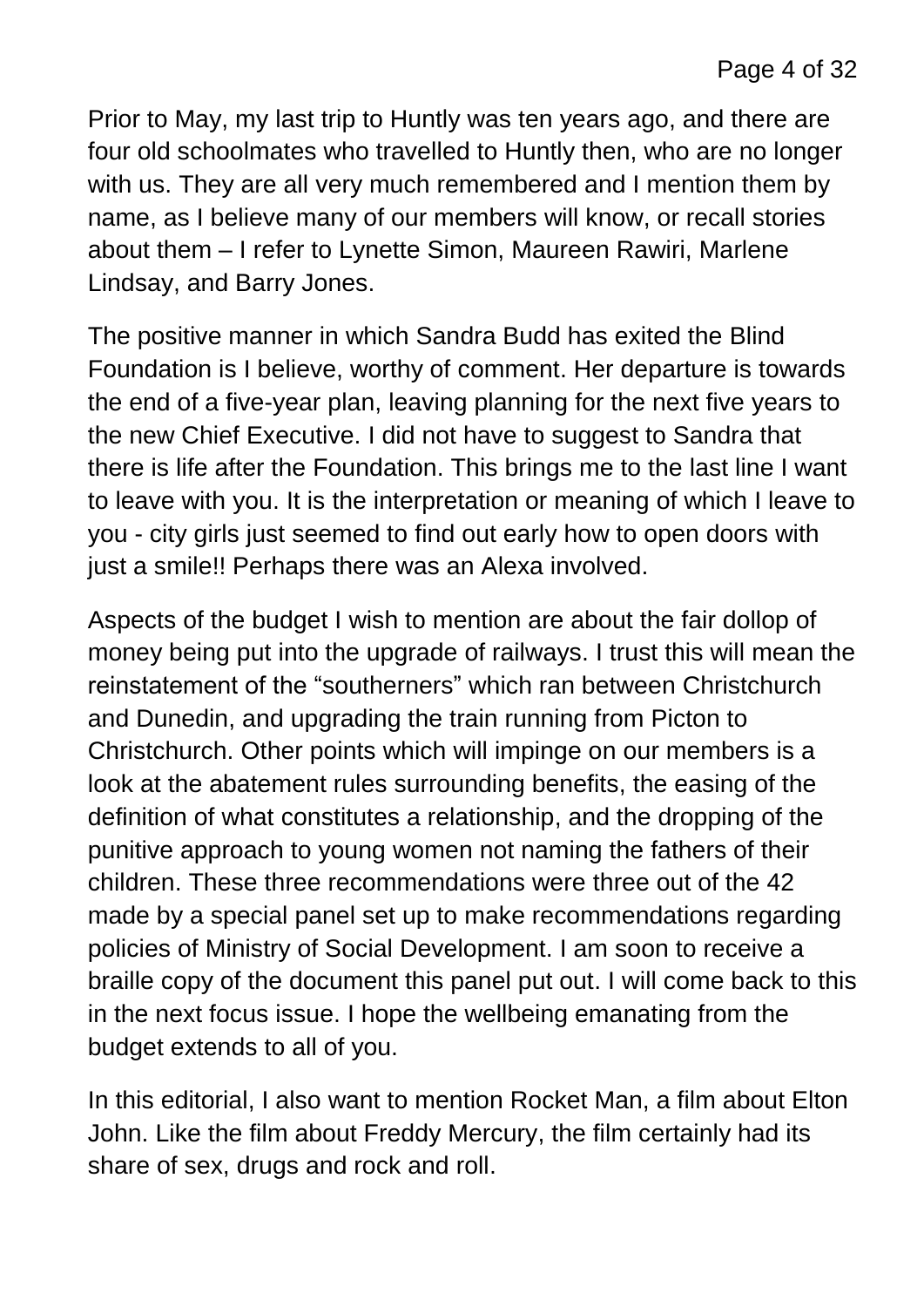The lack of anger management also featured in both films. In my view, the crowning glory in both films was the music. A plentiful supply of hankies would be a good idea. I have never heard such emotional versions of "don't let the sun go down on me" and "goodbye yellow brick road". I came out of the film conflicted about audio description – if this had been available, there would have been clarity about time lines, and knowing exactly who was speaking. However there could have been an over load of information. The film running for two hours may well have been a trifle repetitive and long. However, I give it a strong recommendation. I went to the first showing at my local theatre where I was the sole member of the audience. I sang along to most of the songs and yes have no fear I won't give up the day job.

Last but by no means least. Apologies for the lateness this Focus issue arrives with readers. Finalising the proposed new Constitution for distribution has been a priority. One achieved, and because elements of that process related to next steps, these included for your information in this Focus issue. You will read a little more about voting etc., a little further on.

## **I have rights, you have rights, but who gets to say what is wrong?**

#### **From Jonathan Godfrey, National President**

In 1955, Rosa Parkes (a black woman) refused to give up a seat for a white man on a bus in Montgomery, Alabama. To some people, this event sparked a new era in the civil rights movement. The history books don't explain exactly what actually happened. We don't know if she set out from home with the specific intention to cause a scene because she was fed up with her rights being inferior to the rights of the white people living in the same city, or whether she just got on a bus and was too tired to walk down the back and then didn't want to move when another passenger got on the bus.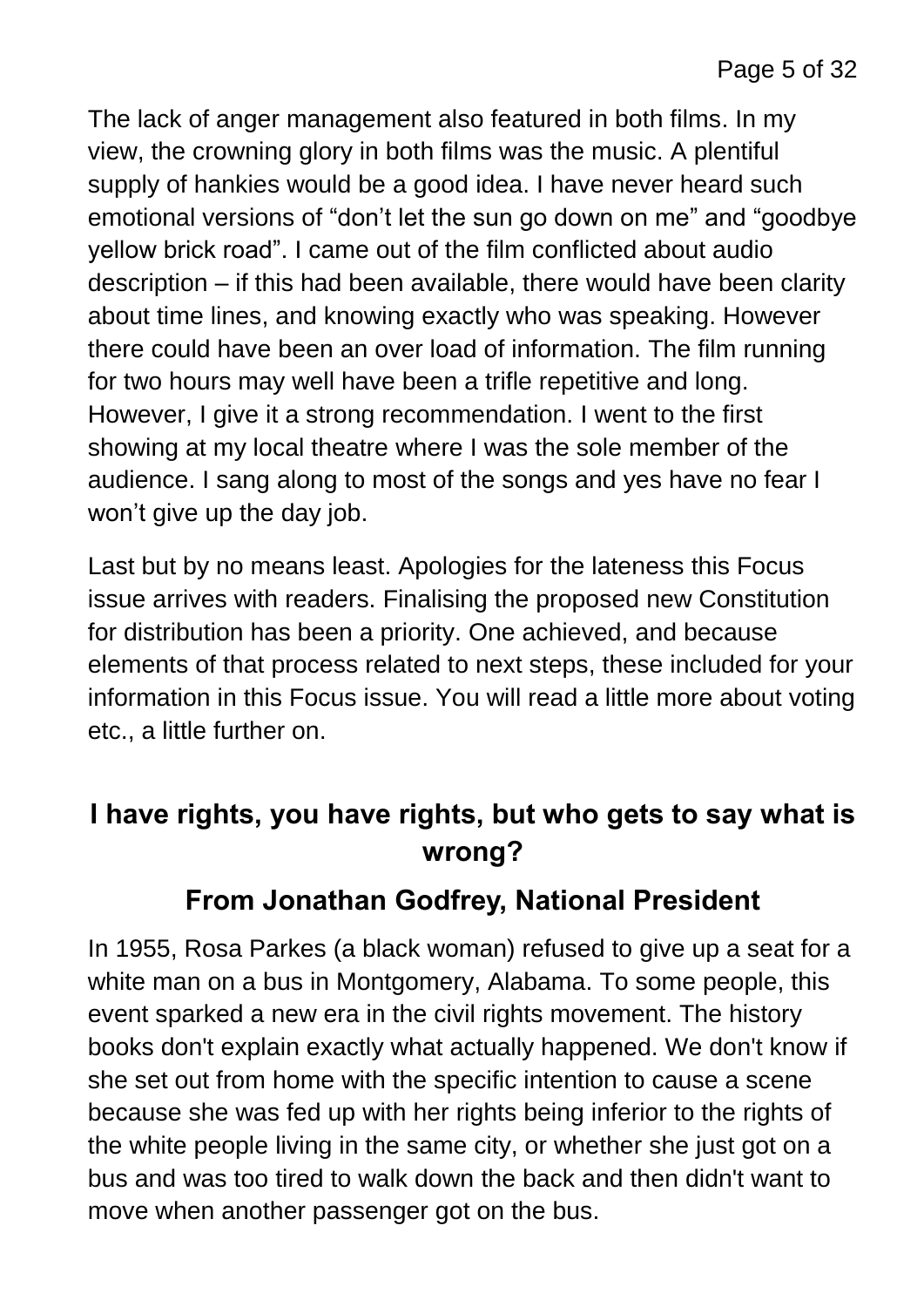I guess it hardly matters now though because we look back and use today's thinking to evaluate the lack of fairness that the racist system perpetrated on black Americans at that time. It is wrong for society to determine the rights of people to live how they want based on their race, colour, or creed.

Most of us will know that decisions were made in other countries about the rights people had on the basis of their skin colour: South Africa had apartheid, Australia had its stolen generation, and here in New Zealand, our education system let teachers beat Maori children for speaking their own language. Each of these policies was established in a democratic country or at least the citizens of these countries who did have power would have said they lived in a democracy; each of these policies was promoted or sanctioned by the government of the day, not a tyrant, dictator, or feudal monarch, but a group of similarly minded people. I hope that most of us believe that we've moved on and learned from our past; that such policies and practices are unlikely to be put in place again. Having said that, I'm sure you'll agree that humankind still has a long road to travel before we can all say that humans always treat other humans decently; if you disagree, I suggest you sit down and watch the evening news for a week. After a few news stories, ask yourself whether the news item was about what was right or what is wrong.

Like many New Zealanders on the afternoon of March 15th and then days and days afterwards, I was shocked, sickened, and then angered that one man with the most evil intent, decided on a course of brutality that stole the lives of 51 people. It didn't matter to me that these people are not known to me, that they had a different lifestyle to me, or anything else that made them different to me. What matters is what they had in common with me. They were people.

People who wanted to enjoy life, people who believed they lived in a country where they would have the same rights as anyone else, people who didn't fear where their next meal was coming from;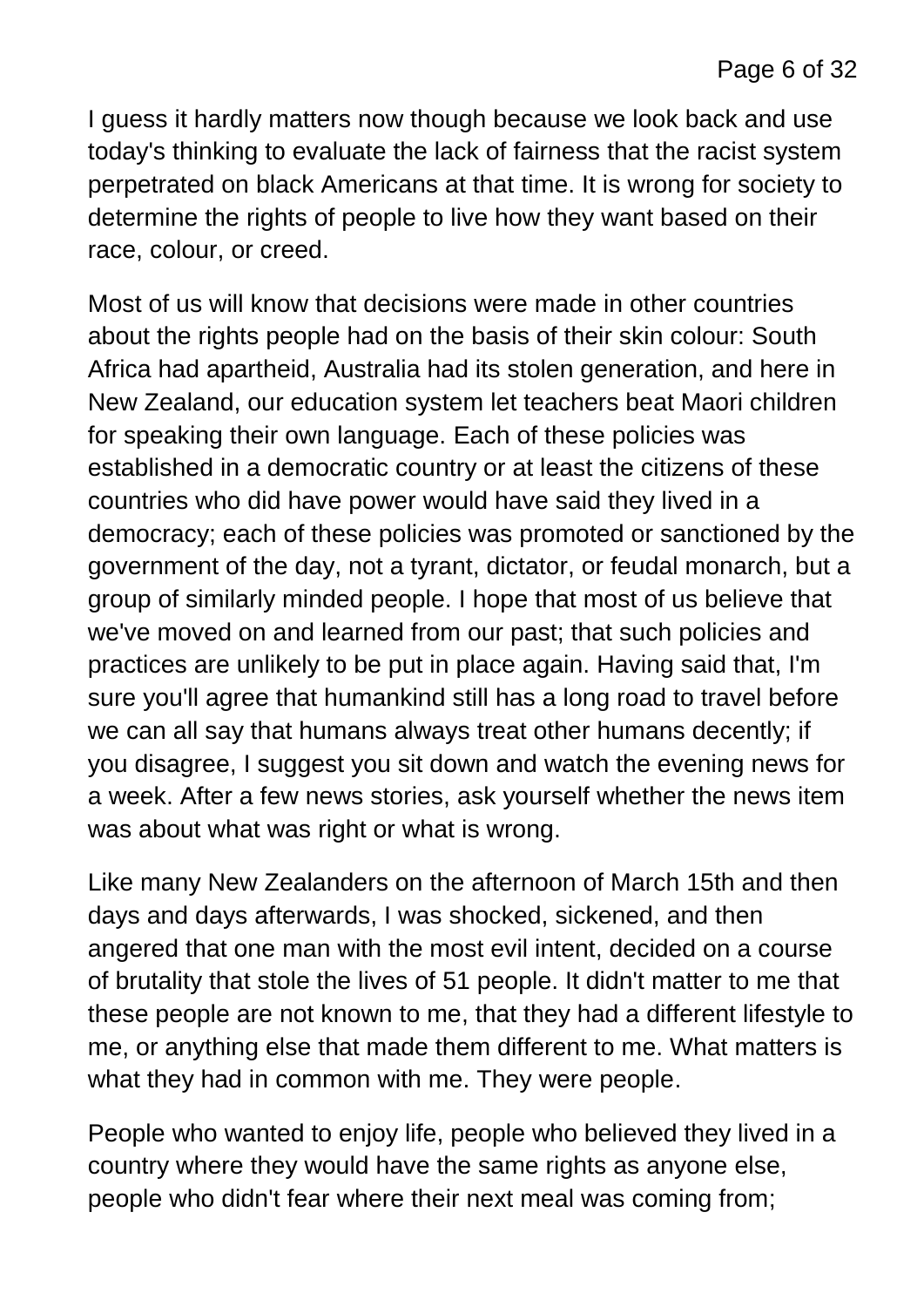people who have stories to tell, and some of them were people who had more time in front of them than behind them. OK, perhaps I'm being hopeful to think I'm less than halfway through life, but who knows. The point is that these people had the right to look forward to life; it is wrong for someone else to take away their right to live the life they were choosing.

I'd really like to point out that the limitations on disabled people to live a life of our choosing pales in comparison to the tragedies mentioned above. That doesn't mean treating disabled people in an inferior manner to the non-disabled people of New Zealand is in any way acceptable, and perhaps the problems we face as disabled people living in New Zealand could be described as "first world problems", but New Zealand is seen as a leader in progressive thinking with respect to disabled people. Blind Citizens NZ continues to be at the forefront of the critical discussions that will see us progress the rights of disabled people even further.

I certainly have no control over evil people doing evil things to good people, or at least I don't have any greater ability to do anything more than any other citizen who can say "that's not right" to anyone who would think to do an evil act against innocent people. I do however get a chance to say to some good people who just don't know any better, that the idea they have is actually discriminatory against disabled people. Yes, even the most virtuous person can make a mistake and do something that suggests that the rights of a disabled person are inferior to the rights of a non-disabled person. I find it quite difficult to hold it against someone who just doesn't know any better, but it's a different story once that person has been informed that their ideas or actions question the rights of disabled people to live independent lives with confidence and dignity.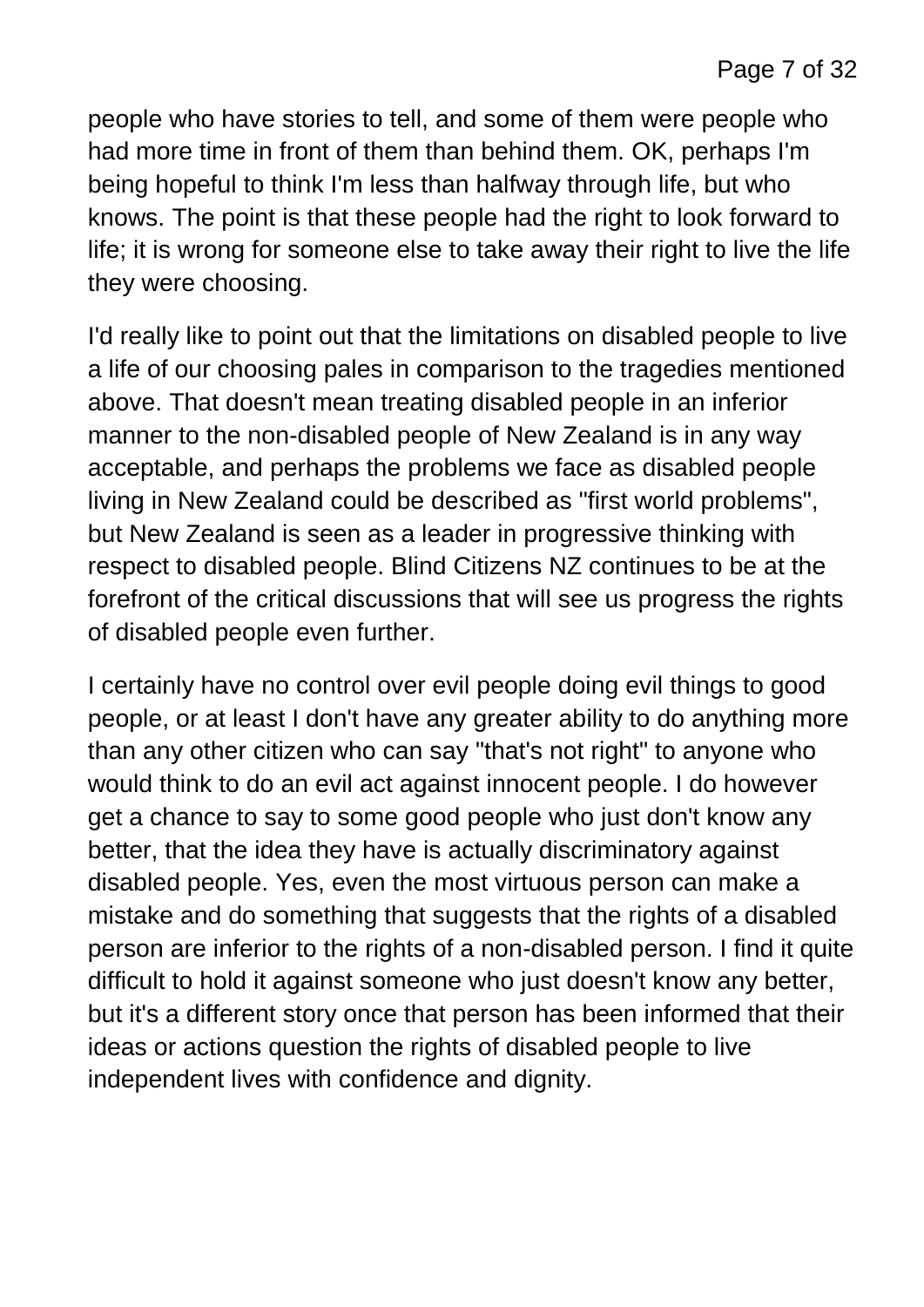I have been in a situation when a person providing a service asked me to give up my place in a queue so that they could serve the people behind me; their logic was that those people behind me shouldn't have to wait longer to complete their transactions because I needed some extra help in completing my transaction.

As it happens, I'm talking about buying lunch where all the food options were described on signs in behind the glass between me and the food. All I needed was for the server to read the five or six signs that changed each day, which would take perhaps thirty seconds. So, I ask you now, what options you think we (disabled people) have. I know some disabled people might say "OK" because they agree with the logic of the server; I know some disabled people who would say "OK" to avoid a conflict or to ensure service the next time we are a customer; I know some disabled people who would say "what?" or "Sorry, can you explain that one for me please" in order to better understand why a scene is now being created; I know a few disabled people who would say something a lot stronger and stand their ground; I know yet more disabled people who would leave and vow never to return so that they never felt so inferior again; and I know that I've done all of these things in response to different situations.

What I say to you as you read this column is that none of these options should be necessary. They are all rational responses to a situation that was not made by me as a disabled person but that the very act of considering which of the options is the best for a given situation means we risk overlooking the fact that the server was unnecessarily discriminating against me as a disabled person. We've somehow validated the idea that they are allowed to be discriminatory; this is not a right they ever had.

The new Disability Action Plan being worked on by Blind Citizens NZ, the other members of the DPO Coalition, and government officials (especially the Office for Disability Issues) really shows signs of delivering a new way of thinking for many government agencies.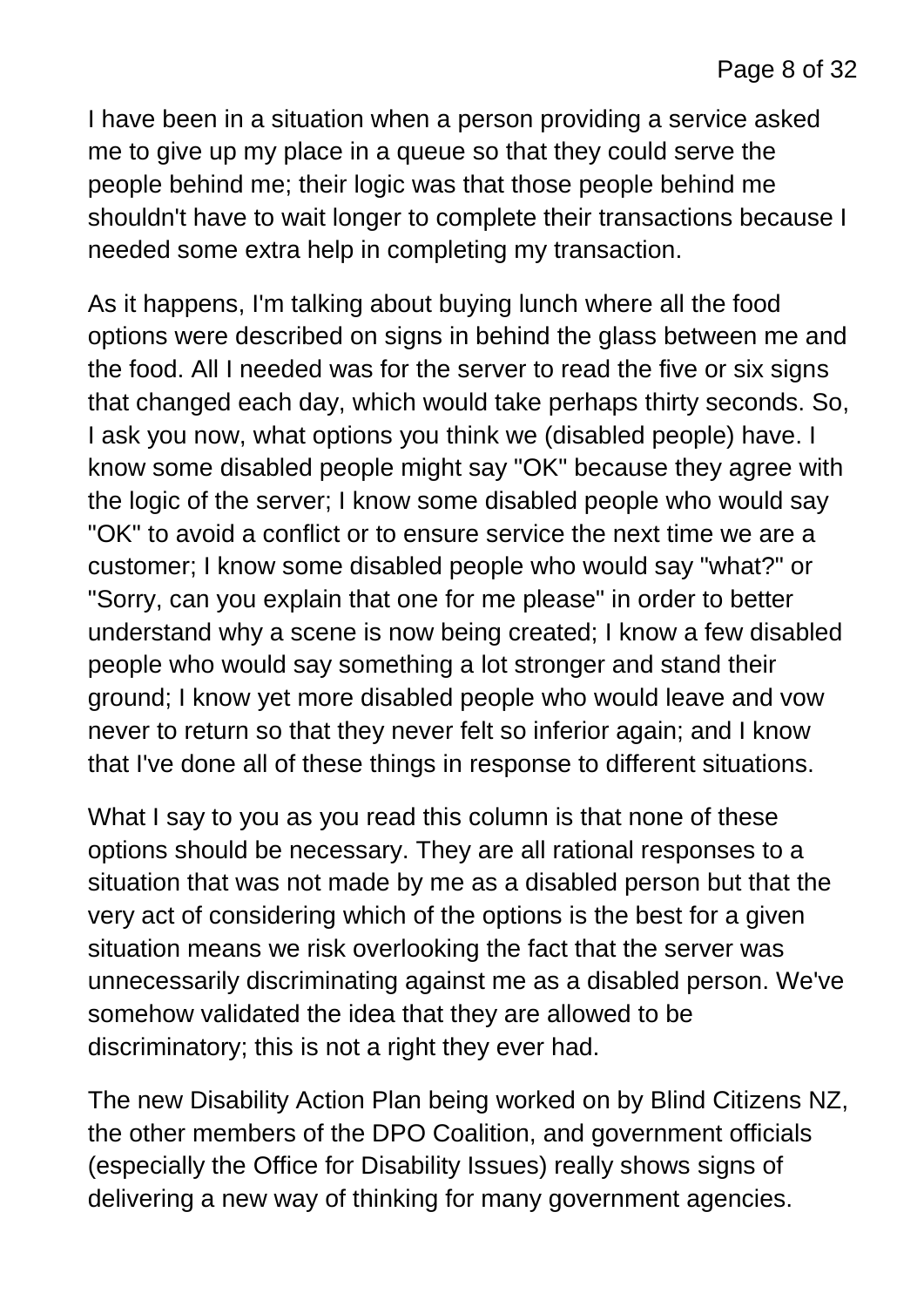For too long, the need to improve services for disabled people and to make sure disabled people can and do use mainstream services funded by taxpayers have been more like a special project than business as usual.

We have presented the idea that "disabled people are citizens too" so well that it looks like we will see an approach across government that will: (1) collect data that shows how well disabled people are included, (2) engages with disabled people and their representative organisations, and then (3) describes when various issues will be progressed. Broadly speaking, we're trying to alter the landscape with the needs of disabled people at the forefront of thinking instead of being an afterthought.

Talk of rights remains important, but seldom seems to automatically lead to action. We can argue from a rights perspective that something needs to be sorted out, and that we know there is a problem, but unless the decision-makers "believe" our claims, we won't see change. I've seen decision-makers (over many years) fail to grasp that addressing the needs of disabled people and our right to be treated equally, is something that is part of their job; thankfully, I'm seeing many more of late who do understand that they can be part of the solution.

Personally, I continue to argue that if there is sense in collecting gender, age, and ethnicity status data, then there is a need to understand which people are also disabled. I hope that once decisionmakers do see the inequities that exist in the services they deliver, they will then be honour-bound to respond. At the most fundamental level, I believe in ensuring that the rights of disabled people are not undermined any more than is currently the case, but until such time as decision-makers can see the problem, they won't see a need to respond. Some recent conversations with officials have had an entirely different tone.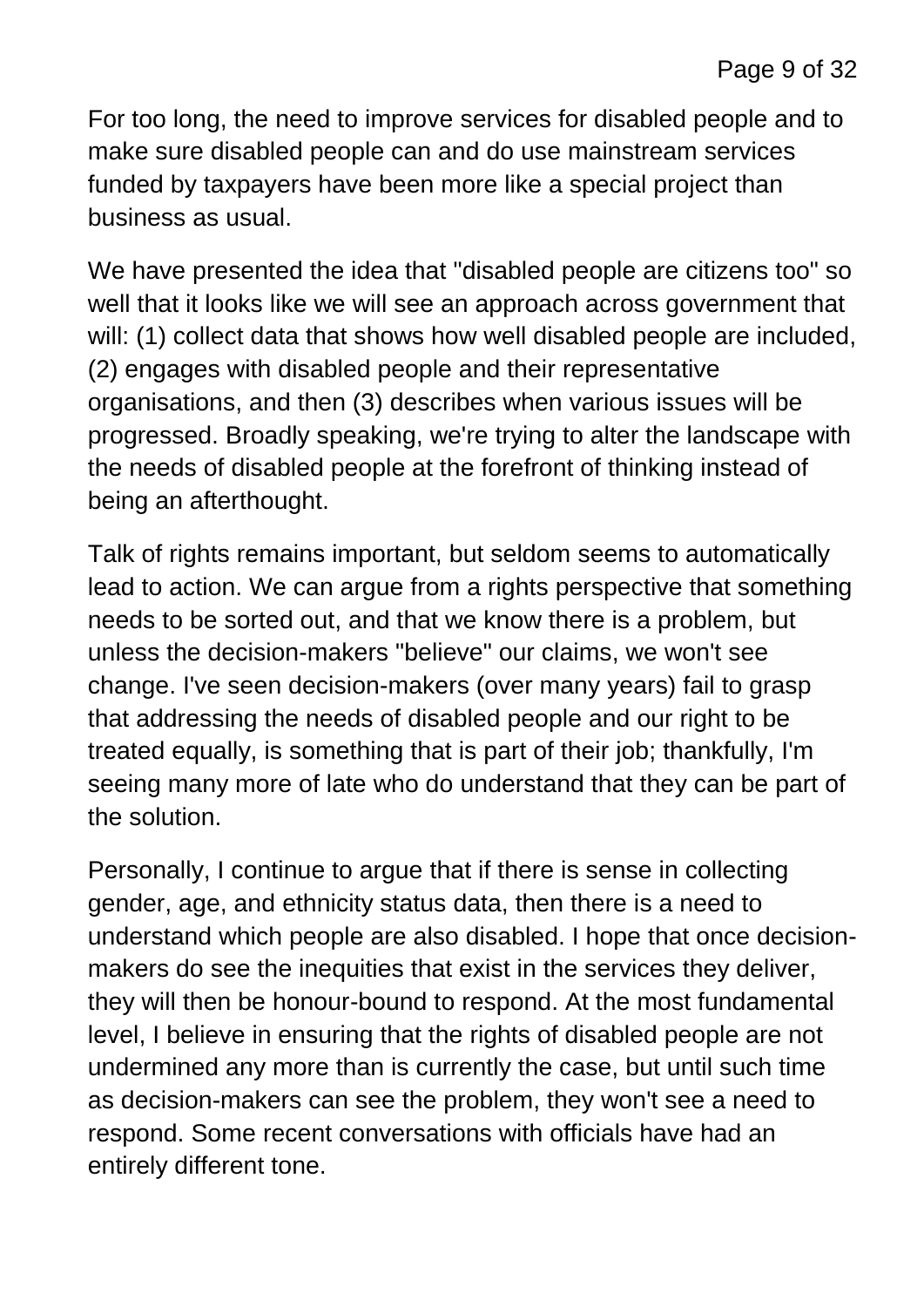It's proving easier to say things like, "we need policies that don't make disabled people worse off" or "policy should do no harm" now than it was in the past. In addition to wanting to make sure government agencies do start to close the gaps, we also want to make sure that new gaps aren't opened up; we know though that without the help of disabled people, good people working in government who do not have sufficient knowledge, will continue to make decisions that are to our disadvantage. We, and I mean disabled people, need to be ready to meet the call for participation in the community engagement exercises government agencies will be promoting as they come to us, to understand our needs.

I was invited to speak to the Social Well-being Committee of Cabinet about the need and how to engage with disabled people by the Minister for Disability Issues in February this year. This is a great honour; this committee includes many Cabinet Ministers including the Prime Minister and her deputy. I can tell you that genuine interest was shown by ministers about how to ensure the needs of disabled people are considered by the agencies in their portfolios. Finally, the budget announcements in May suggest a real commitment to the DPO Coalition and the Disability Action Plan. I have to admit that I'm finding it all very stimulating and somewhat challenging.

I started writing this column a few days before I learned of my father's passing. The phone call came while Amy and I were building the goat house for the little farm we bought. It was definitely teamwork; we each hammered nails, we both bent and straightened nails and neither of us has any major injuries to show for our efforts. As it happens, this is the third little building project we've now completed. The donkeys needed somewhere to be tied up while they're being groomed, the "free to a good home" house that came with the chickens needed replacing after some very high winds, and unlike my father, I plan to have the goat house before the goat arrives.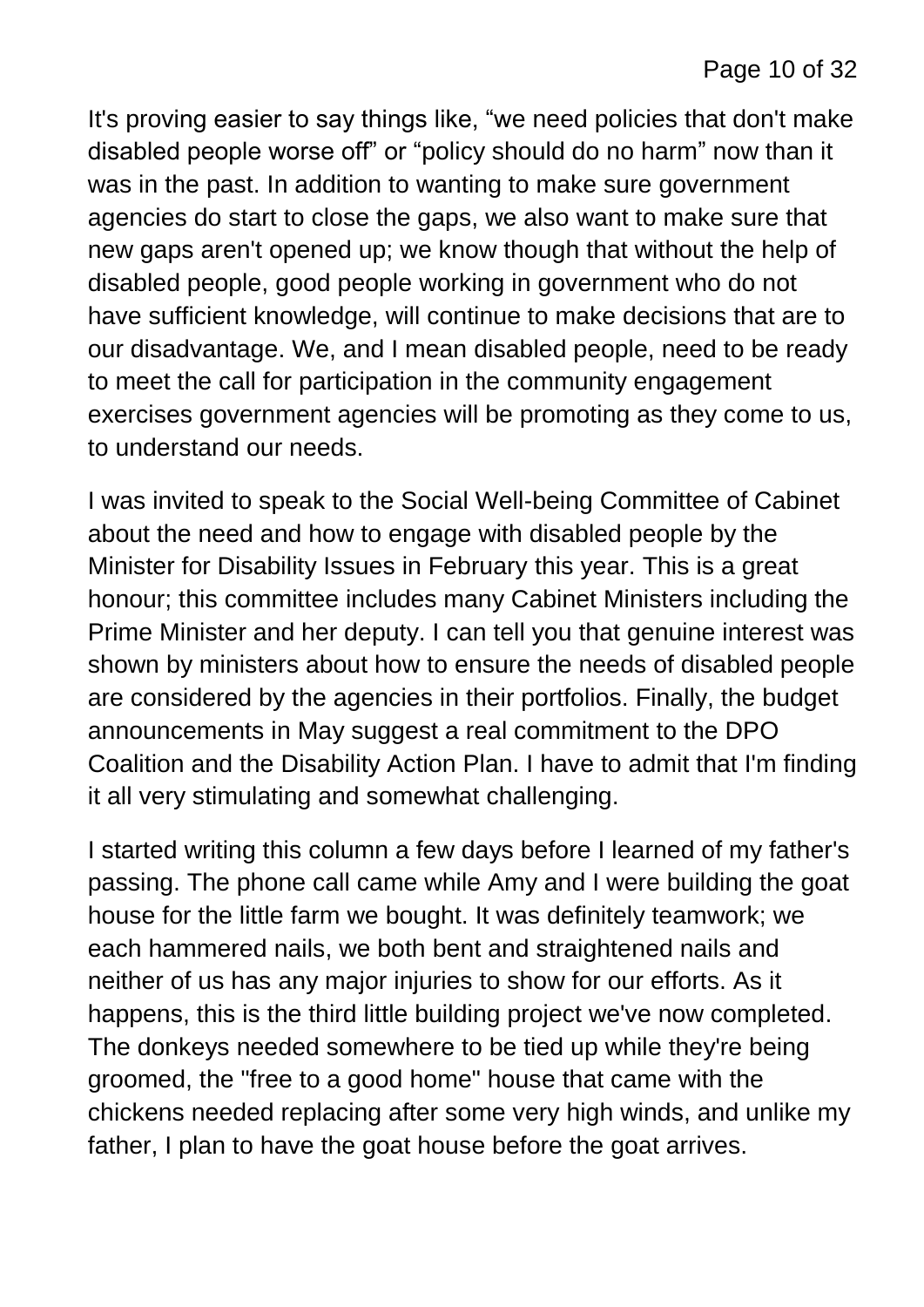My point here is not that we're doing DIY projects, but that I obviously picked up a lot while I was holding the bits of wood Dad was hammering together. I don't think I wanted to listen much at the time, but he demanded that I learn as much about home and garden maintenance as any of his other sons. Dad would start a cut on a tree that needed pruning and expect me to finish so that I'd learn how to prune a tree (N.B. he bought a chainsaw after I left home!) but he was left handed; I can now saw tree branches both left and right handed. He made me dig holes to plant trees and trenches for drains. He made me mix concrete by hand in a wheelbarrow until I pointed out that without a concrete mixer we were going to take years to get the whole job done.

He made me think about a job before using up energy doing it the wrong way, and he did so many things in his head so that at times the rest of us would wonder if his plan would ever come together. His passing has given me time to reflect that who and what I am today is (at least in part) the product of his refusal to let me say, "I can't". I'm sure he'd be pleased to learn that I let Amy use the drop saw, but that while she was out I hit in 95 four-inch nails before I had to waste one. That gave me time to recall that Dad could hit in nails with a hammer in either hand; I'm now utterly convinced he chose to start that pruning left-handed but I've more than forgiven him for it. I didn't get a chance to tell him how many different fruit trees I've bought for the new orchard, but he knew I was planning it. I am fortunate that my father helped set me up for life; if I pass on half as much to my own kids, they'll be set up too. Thank you for the numerous text and email messages as well as the phone calls I've received. My task now, is to continue to use the skills and values my father gave to me; perhaps some of you have been on the receiving end of my passing these gifts on to you.

Having aspirations for ourselves and others is right. Having our rights realised is also right. It's wrong to accept discrimination, and it's wrong to think we can't make a difference.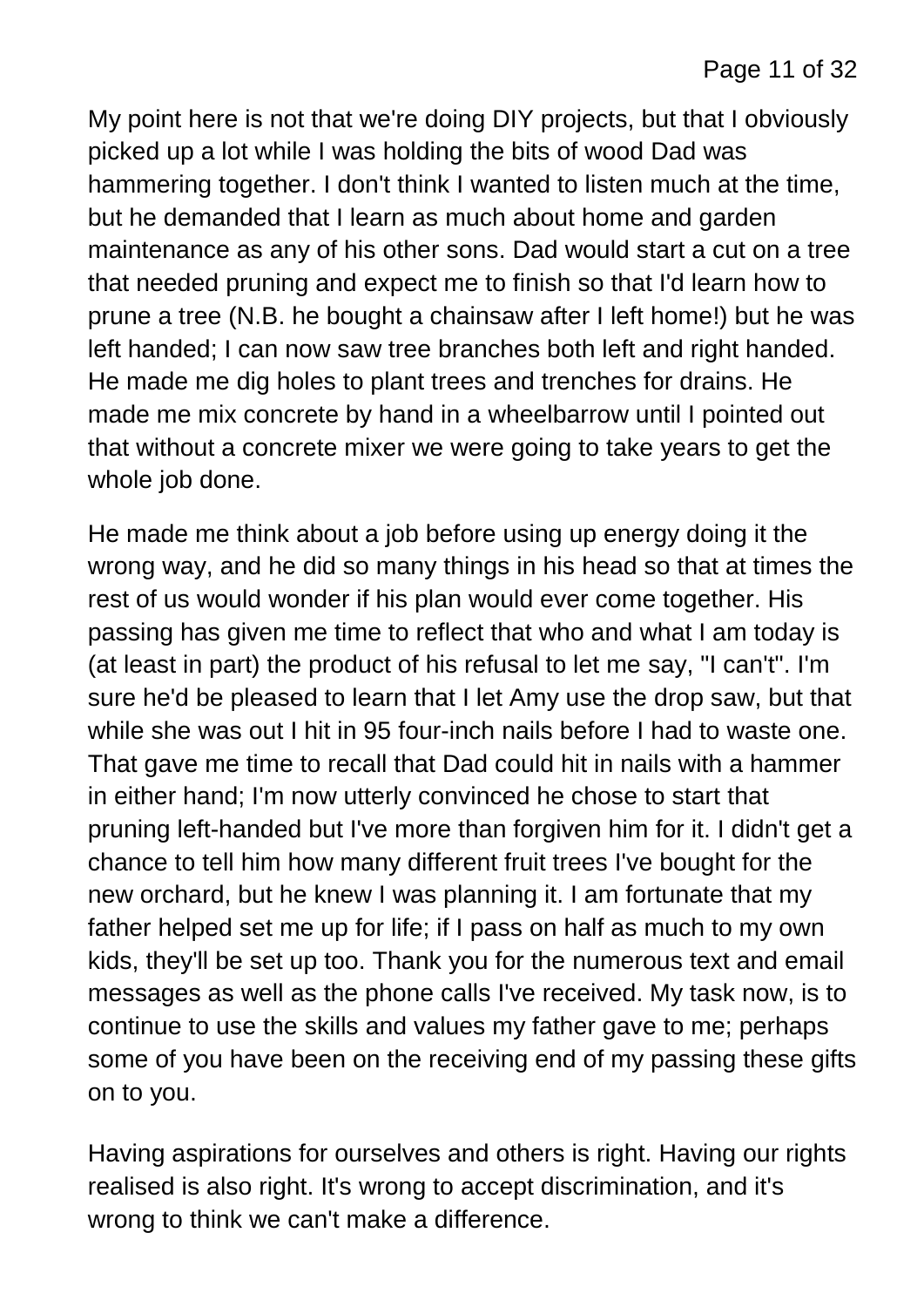I hope like my father that I'm still fighting for what is right and making a difference in people's lives well into my nineties. Rest in peace Peter Godfrey, 1925-2019.

#### **Success and Priorities**

Blind Citizens NZ congratulates Jonathan Mosen on being named a member of the New Zealand Order of Merit in the 2019 Queen's Birthday Honours. A past National President of Blind Citizens NZ (October 1997-October 2001) and a past Chair of the Blind Foundation (2002-2003), the award recognises Jonathan's contributions to the blind community. His contributions and influence are as diverse as the many areas in which he has been involved. Perhaps a little closer to home for Blind Citizens NZ, he influenced our organisational name change from "New Zealand Association of the Blind and Partially Blind", to our current name. Also, Blind Citizens NZ's relocation from Auckland to Wellington in 1998.

Next we have a combination of success and priorities… Elected as a Member-at-Large in October 2014, Murray Peat is into his third term on the Board. You may recall Murray and Karen welcomed in December last year, their much-awaited addition to the family - their beautiful daughter Emily. Maintaining a life balance that involves family, work, and interests, involves priority setting. Family is first, and foremost, and balancing precious time away from home and a new addition, is a huge consideration. It is for this reason, that Murray has tendered his resignation. At this time in his life, family is quite rightly Murray's priority. The Board received notice of his resignation at its June meeting. While Murray's resignation is not effective until the conclusion of the Board's August/September meeting, Murray is keen to let members know of his decision, and to share in this Focus issue.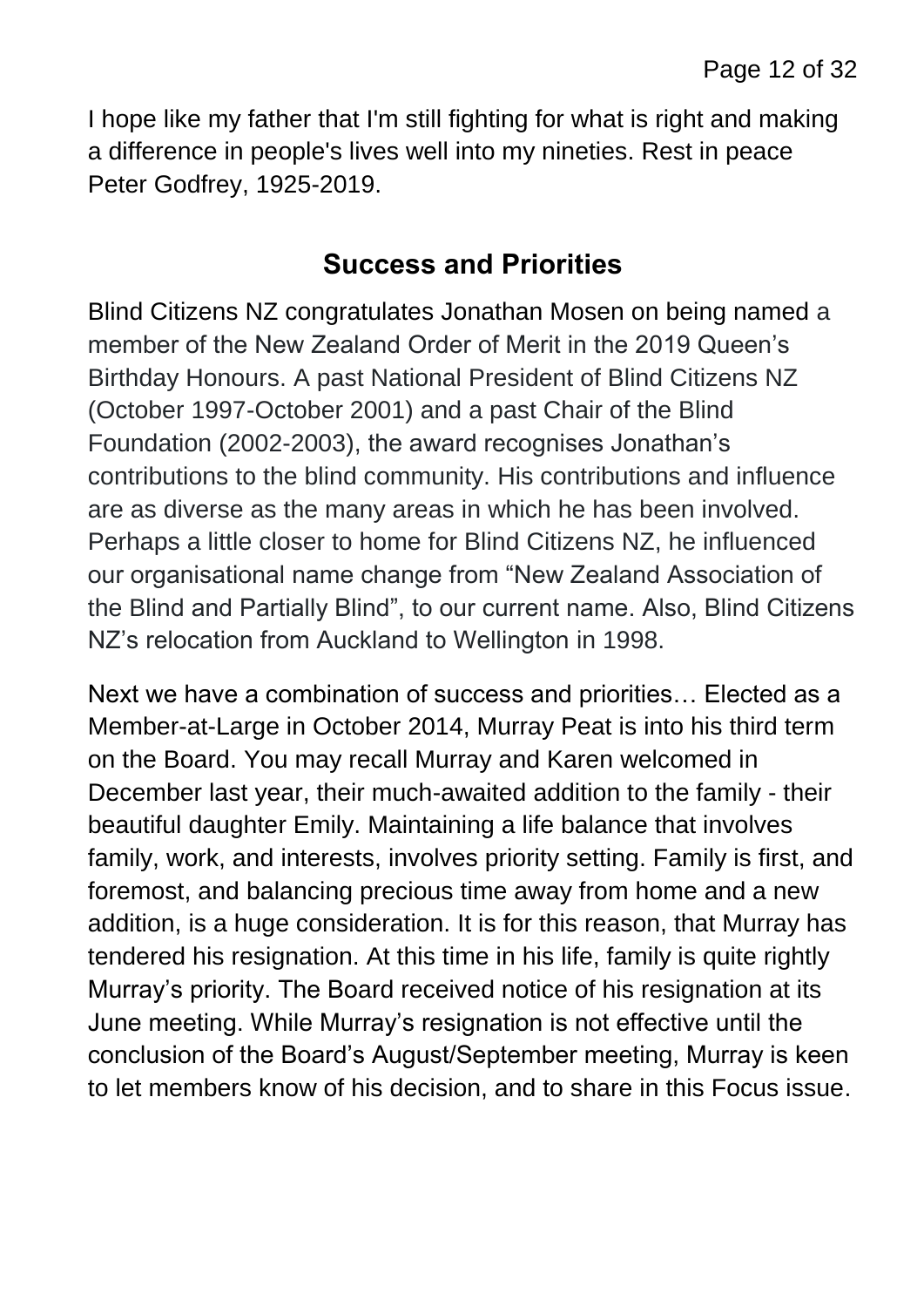#### **Proposed New Constitution – Voting Preparation**

Circulation of the proposed new Constitution to financial Ordinary Members of Blind Citizens NZ, started late the week of 24 June. This included an introduction, which explained what has happened since February 2019, when circulation of the first draft happened. The introduction also talked about the next step in the process, which involves financial Ordinary Members voting on the proposed new Constitution.

Voting commences Tuesday 2 October 2019. This is three-months' after financial Ordinary Members (those who can vote), began receiving the proposed new Constitution. To be eligible to vote, Ordinary Members must be financial as at 4pm, Thursday 15 August, and recorded as such, on the member database at National Office.

The process for distribution of ballot material and voting is the same as for Blind Citizens NZ's elections. You may receive ballot material in one format, for example large print, and vote using another such as our National Feedback Line voting option on the Blind Foundation's Telephone Information Service (TIS). Members are encouraged to consider using TIS to vote. TIS is the most reliable option to cast your vote because you are in control – you will know your vote is both received and recorded within the timeframes for voting. When it comes to postal votes, Blind Citizens NZ has no control whatsoever. When mailed two-three days before the closing date, there is no way you will know if your postal vote has arrived in time.

When voting happens, the proposed new Constitution will not be recirculated. So please do make the most of the three-month timeframe to review it, and decide how you will vote.

In preparation for voting, Ordinary (voting) Members may wish to ensure you are financial. Also, that your preferred "voting" option is correctly recorded. Please feel free to check in with National Office either by phone (0800 222 694), or email [admin@abcnz.org.nz](mailto:admin@abcnz.org.nz)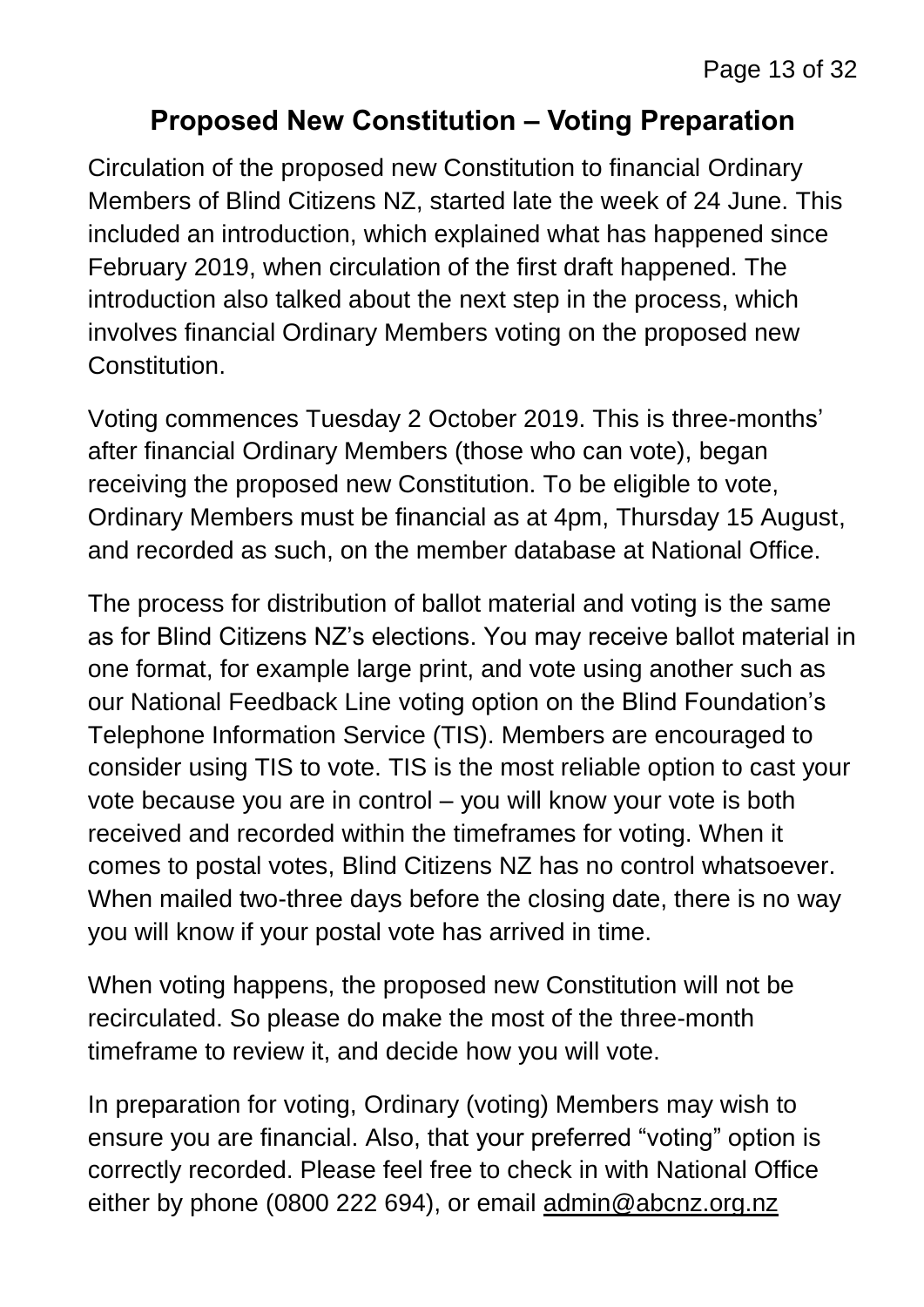## **Blind Citizens NZ 2019 Scheduled Election**

#### **Rose Wilkinson, Returning Officer**

The current Constitution, Rule 10 Elections, directs Blind Citizens NZ in its process for this scheduled election. Positions for election this year include National President (held by Jonathan Godfrey), and four Member-at-Large positions, one of which is currently a vacancy. Martine Abel-Williamson, Geraldine Glanville and Shaun Johnson, are the three Members-at-Large whose positions are due for election.

Please note that:

- people currently in each of these positions are eligible for reelection;
- $\blacksquare$  the term of office for all positions is two years;
- successful candidates will commence their term immediately following the conclusion of this year's Annual General Meeting and Conference;
- the election for all four positions happens at the same time, by a ballot of all eligible Ordinary (voting) Members;
- nomination forms and / or email nomination procedures are available upon request from National Office.

Here are details about timelines and the procedure for the election of all positions. Additional information is available upon request from National Office. You will also locate information on Blind Citizens NZ's website. Anyone standing for election is encouraged to take the time to ask for, and become familiar with the duties and responsibilities of Board Members. Additionally, the skills, experience and knowledge needed for these positions. Contact details for Blind Citizens NZ's National Office and our website are located at the end of this Focus issue.

Now to the timelines and procedures...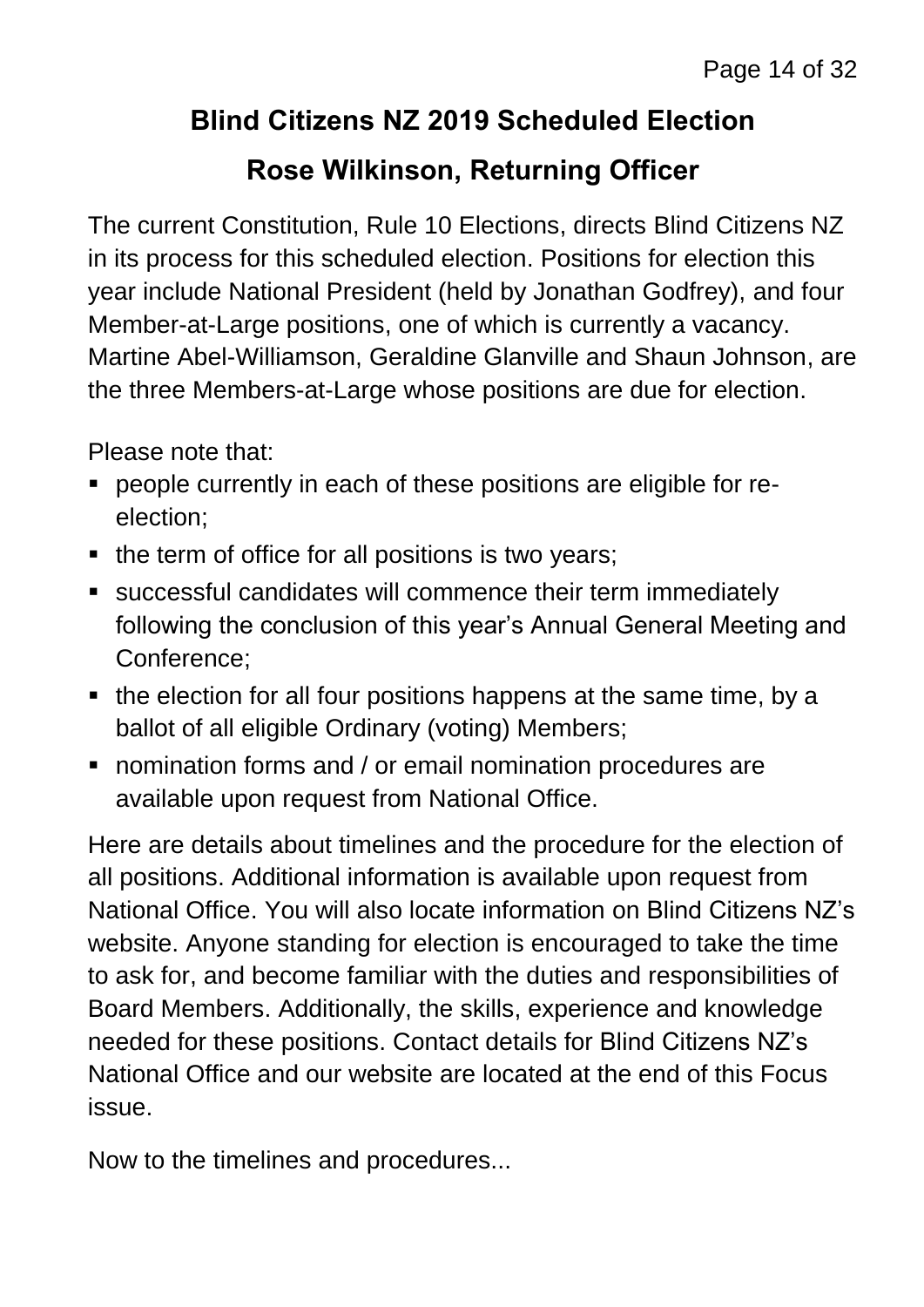#### **To be eligible for nomination for any position,** you must:

- **a)** live in New Zealand; and
- **b)** have been a financial Ordinary Member of Blind Citizens NZ for at least 24 months of the past five years, up to 15 August 2019. If you are uncertain whether you meet the criteria, please contact our National Office to find out.

**What you need to do for your nomination:** you need two people to support you. One will move and the other will second your nomination. You can complete and submit your nomination by paper, or email. If using the paper form, signatures of each of all three members involved in the nomination are required. Email procedures similarly require the same people to confirm their respective role in the nomination process. If you choose the email procedure, you must contact the Returning Officer prior to commencing this process. This is important, as there are instructions unique to the email procedure that must be followed.

Nominations close at 4pm Thursday 15 August 2019. They must be received and in the hands of the Returning Officer by this date/time. Candidates are required to provide their CV at the same time as their nomination is sent to the Returning Officer. The Returning Officer will receive nominations via one of the following options:

- **Post**: Blind Citizens NZ, PO Box 7144, Newtown, Wellington 6242;
- **Fax**: 04-389-0030;
- **Email**: [election@abcnz.org.nz](mailto:election@abcnz.org.nz)

**Once nominations close:** If the maximum number of nominations for the five positions is received, there will be no need for an election. Candidates will be declared elected unopposed. However, if nominations exceed the number of elected positions, there will be an election.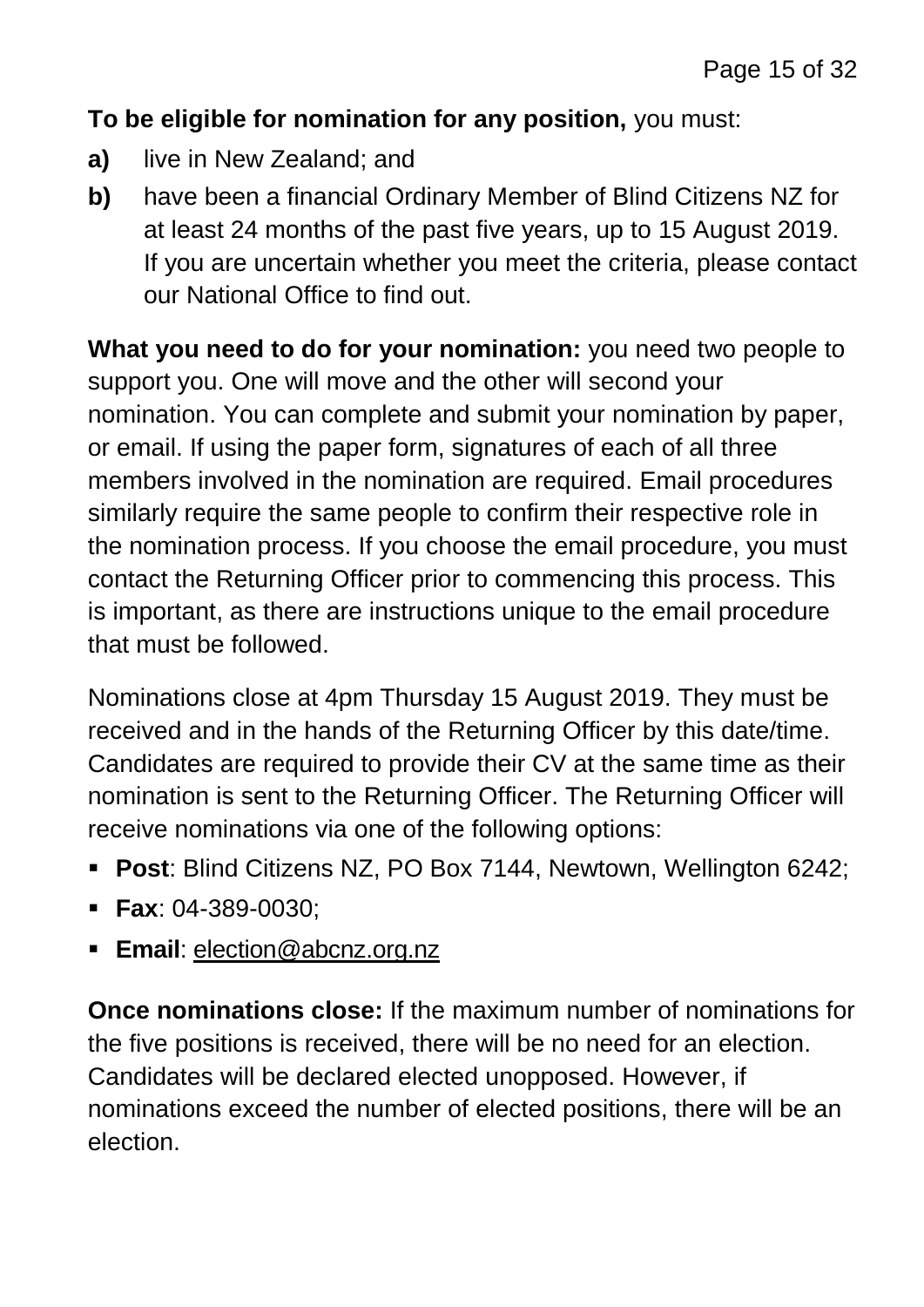**Financial Ordinary Members have a say:** Ballot material is sent to all Ordinary Members recorded as financial on the member database at National Office as at **4pm, Thursday 15 August 2019**. No later than **Thursday 5 September 2019**, ballot material will be distributed in the voting member's preferred format.

**When does voting close:** Completed ballots (votes cast by voting members) must be received at National Office no later than **4.00 pm, Tuesday 24 September 2019**. Vote counting will take place Thursday 26 September 2019.

**Candidate information**: Blind Citizens NZ has several options members can participate in the election process. Election (ballot) material about candidates standing for election is available in large print, audio (CD), braille, by email, and via our National Feedback Line on the Telephone Information Service (TIS).

If you are in any doubt about whether your preferred communication option for Blind Citizens NZ elections is correct on our records, please contact our National Office to check.

**Choose your preferred voting option**: When casting your vote, you choose one of three options. Please note that the way you vote, can be different from the way you choose to receive your election (ballot) material. You can cast your vote using the large print form, the braillecard option, or TIS. We encourage you to try TIS as this offers a truly independent and empowering voting experience. It means you can independently do all the things you need to do in an election – you hear about the candidates standing for election, and you cast your vote. Most importantly, you can be certain your vote counts because it is received on time. There is less certainty with postal votes arriving by the close of voting. If you would like to know more about using TIS for the election process, please contact our National Office.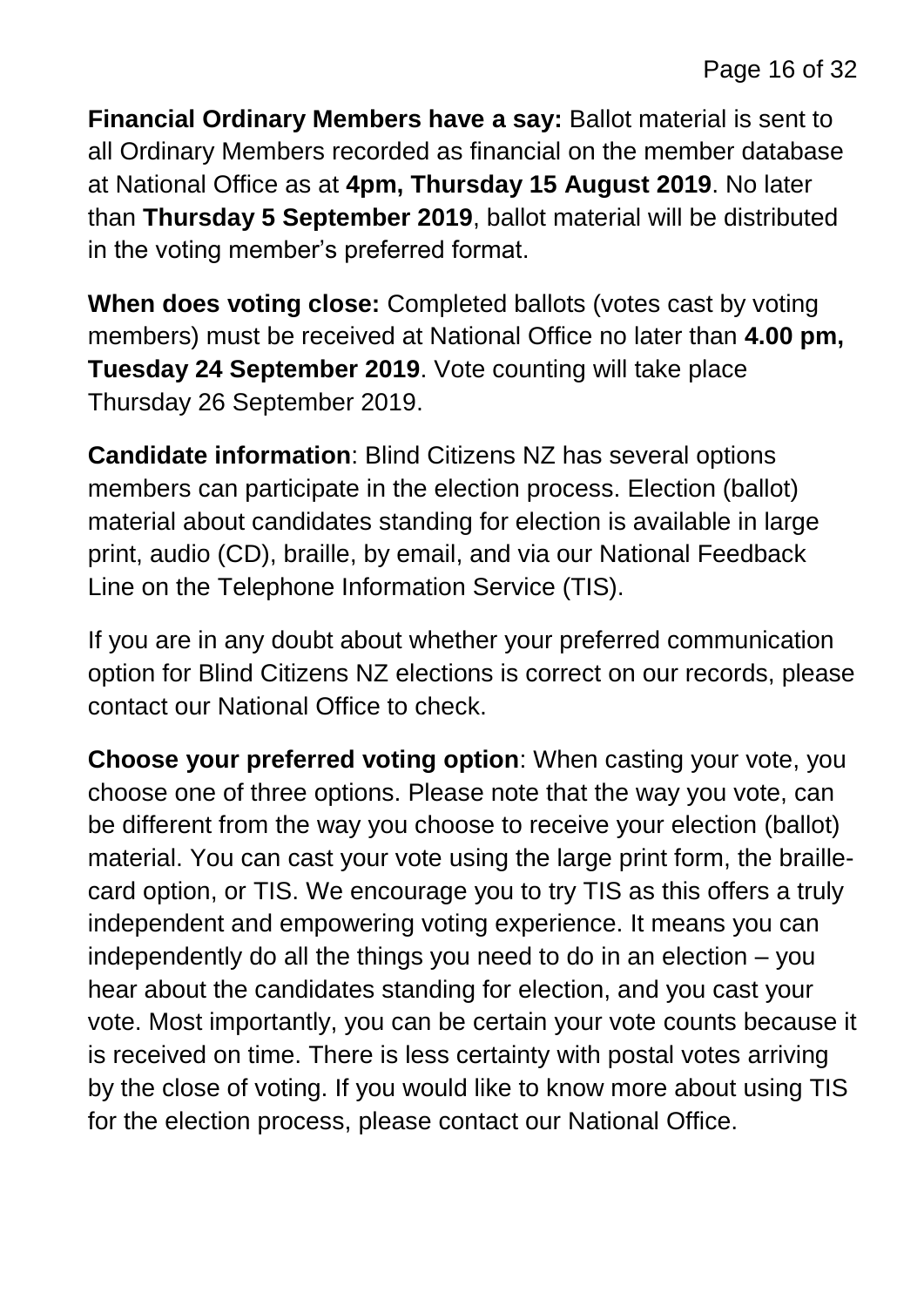#### **Johnston Cup for Leadership – Nominations Required**

The Johnston Cup for Leadership was first presented in 2007 by Doug and Jeanette Johnston. This award encourages and recognises members of Blind Citizens NZ who attend leadership training initiatives conducted by us and to:

- encourage them to accept leadership responsibilities inside and outside the blindness community; and
- develop an environment where they can be recognised for leadership in their field of endeavour.

Do you know of someone who has demonstrated active involvement within Blind Citizens NZ at a local or national level, has attended one of our development initiatives, or has contributed in some demonstrable way to the betterment of the community by way of leadership, then let us know. If the person you are thinking of is a financial Ordinary Member (Associate Members are not eligible for this award), and you believe they should be nominated for the Johnston Cup for Leadership, then we'd like you to tell us. You will need to provide information in support of the nomination.

The Board is calling for nominations for this award – financial Ordinary Members can make nominations, as can Branch Committees, and the Board itself. Nominations (with supporting information), close at National Office, 4pm Wednesday 21 August 2019. Contact details are located at the end of this Focus issue.

#### **Beamish Memorial Award**

The Beamish Memorial Award is the single most prestigious award that Blind Citizens NZ has the honour of bestowing on anyone within the organisation. It can only be awarded to an Ordinary Member of Blind Citizens NZ who has made an outstanding contribution to society in their particular field of service to the community.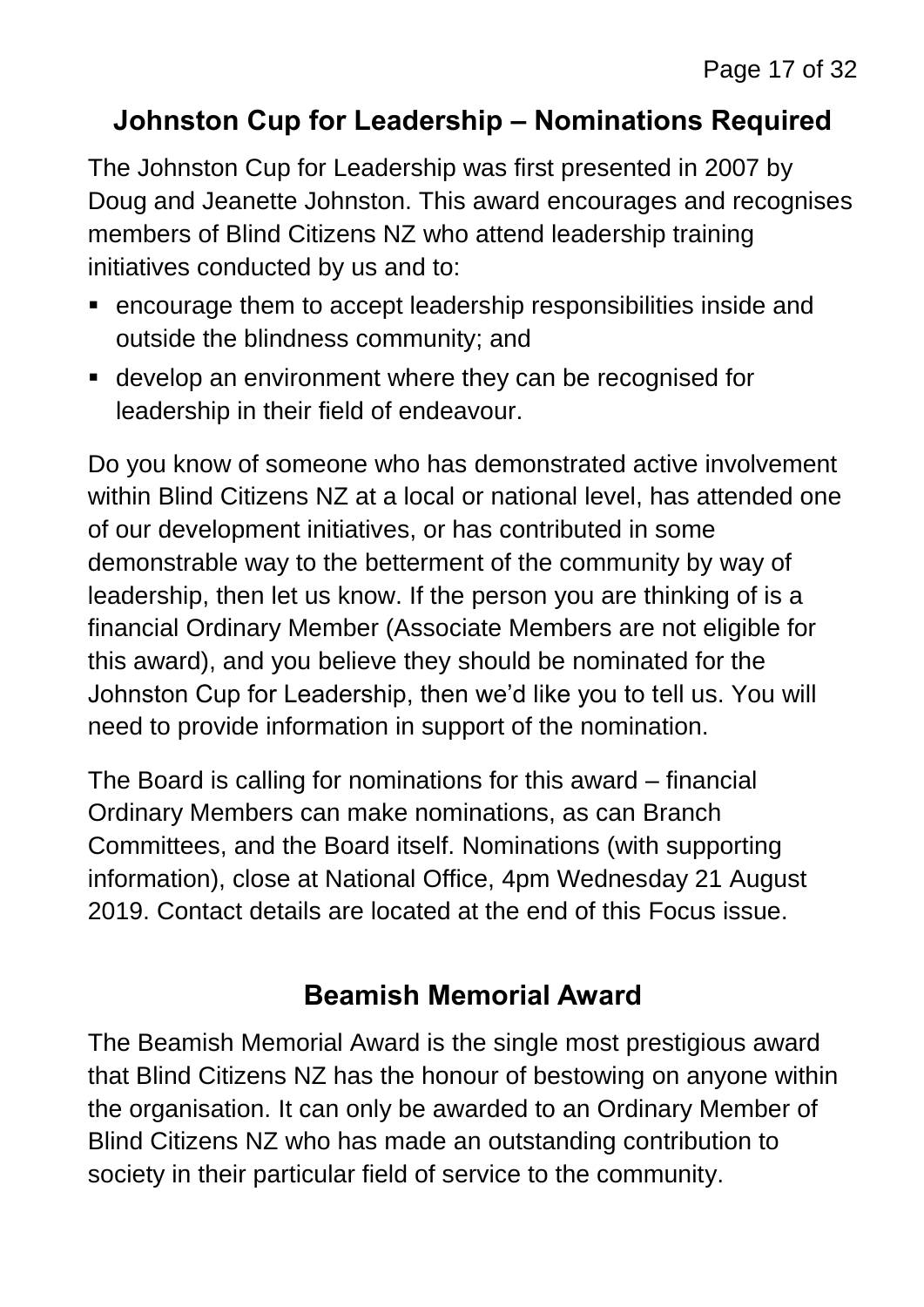If you know someone, who meets the criteria and whose outstanding efforts should be recognised then here is an opportunity to do so.

Branches, financial Ordinary Members and the Board can make nominations for the Beamish Memorial Award. The Board considers all nominations. It needs the person's name, their contact details and information and reasons in support of the nomination. The closing date/time for receipt of these at National Office is 4pm, Friday 30 August 2019. Contact details are located at the end of this Focus issue.

## **Criteria for Benefit Payments**

## **From Anne Hawker, Principal Advisor Disability, Ministry of Social Development**

#### **Same Case Manager**

A number of people have asked, "I have established a good relationship with my case manager, can I have the same case manager." The answer is **yes**. Remember to mention this when you call to make an appointment. Sometimes however, you may need to wait longer than if you agree to see anyone else.

#### **Signalling your Communication Needs**

Work and Income is aware that a number of people have particular communication needs such as email. If you are talking with your case manager, check with them if they have recorded on the computer why and what you need. Work and Income is unable to record this information unless it asks you, or you ask them.

#### **Overseas Travel - Disability Forum**

In some situations, you may be able to continue to receive payment of your benefit for up to 12 weeks when you are overseas to attend a disability forum.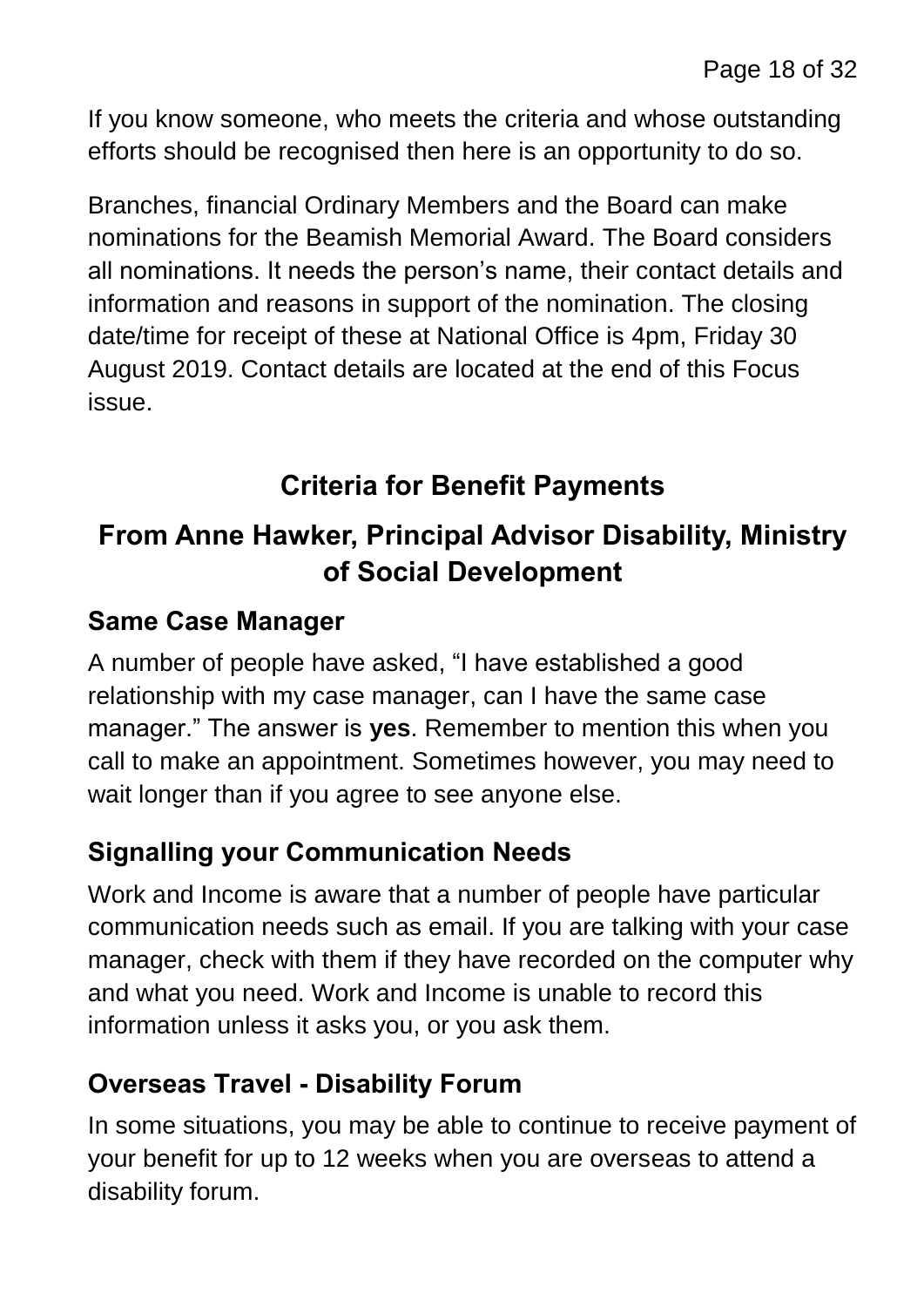This is over and above any other discretionary four-week absence from New Zealand, that you may be allowed in a 52-week period. The criteria for continuing payment are:

- the person must have a long-term physical, mental, intellectual, or sensory impairment; and
- the absence from New Zealand must be for the purpose of attending a disability forum approved by the Chief Executive MSD (note that all applications must be referred to the Principal Disability Advisor, Anne Hawker).

The approved disability forum must be:

- a disability programme or event associated with the United Nations or an international disability organisation; or
- another type of programme or event that the beneficiary is attending to contribute a disability perspective.

#### **Note that:**

- this exemption does not extend to your partner if they are getting a benefit and are expected to look or prepare for work.
- you will need to provide registration for the disability forum, and travel itinerary as proof of your intended attendance.
- **F** if you have any questions please contact either or Anne Hawker (email: [anne.hawker011@msd.govt.nz\)](mailto:anne.hawker011@msd.govt.nz), or Rose Wilkinson (Blind Citizens NZ – contact details at the end of this Focus issue).

## **Supported Living Payment (SLP) - Totally Blind**

To meet the criteria for the SLP Totally Blind, the person's best visual acuity (sharpness) with correcting lenses does not exceed 3/60 or 1/20, and/or the person's visual field is contracted to a maximum of five degrees on either side of the fixation point. To prove that you meet the criteria you will need to provide either:

- a current assessment from your [ophthalmologist](http://doogle.ssi.govt.nz/map/definitions/ophthalmologist.html) or [Optometrist;](http://doogle.ssi.govt.nz/map/definitions/optometrist.html) or
- a [Work Capacity Medical Certificate](http://doogle.ssi.govt.nz/map/definitions/work-capacity-medical-certificate.html) from your [health practitioner.](http://doogle.ssi.govt.nz/map/income-support/main-benefits/supported-living-payment/health-practitioners.html)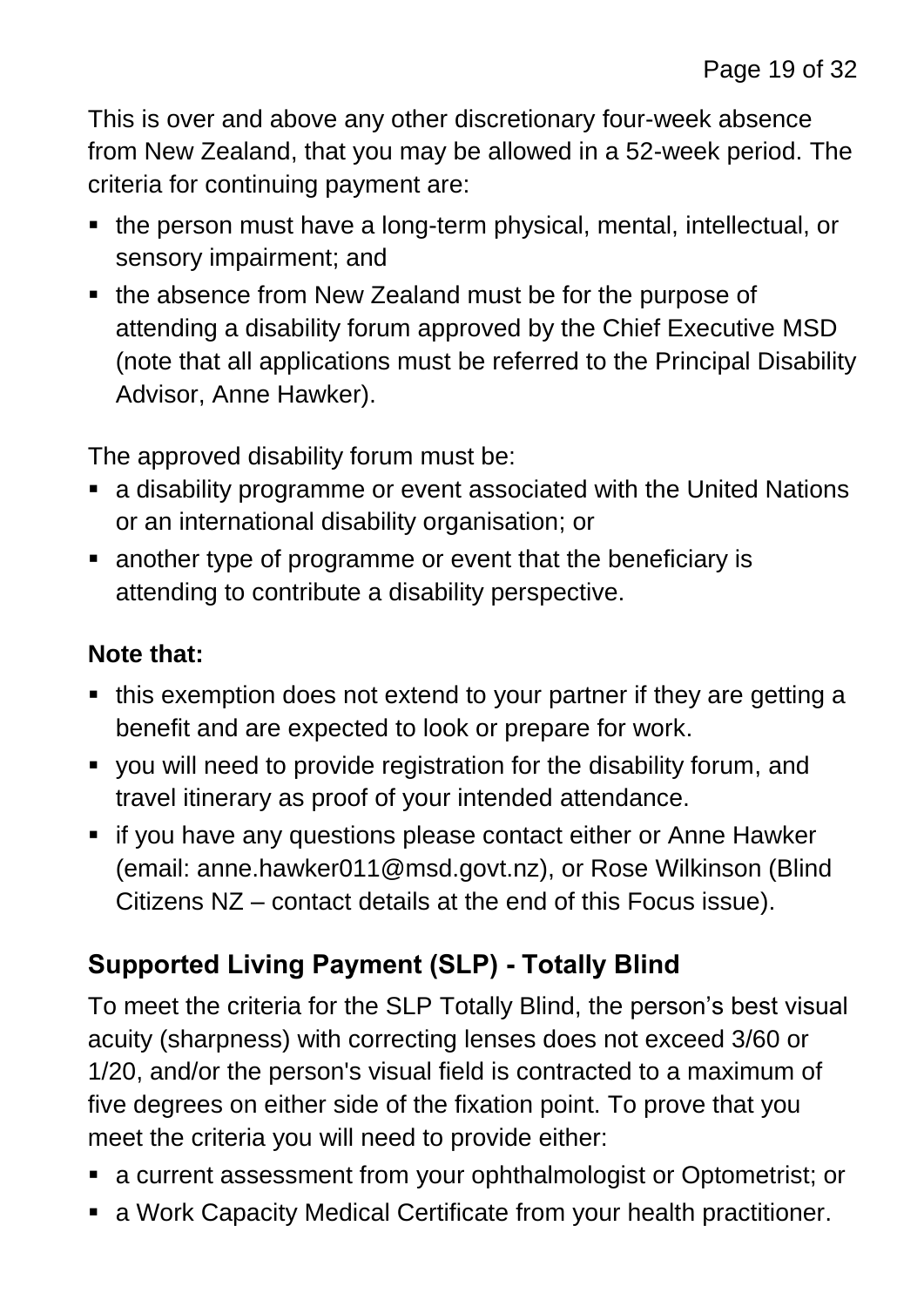**Note:** if you meet the criteria to be considered totally blind, you have an entitlement to the Supported Living Payment irrespective of the number of hours you are able to work, and income you may receive from employment.

**Income Exemption for SLP recipients:** Income earned from your personal effort (that is, work completed by you), qualifies for a personal earnings exemption. The following are not included as personal earnings:

- **Student Allowances:**
- **E** earnings related to Superannuation;
- earnings related to Accident Compensation that does not relate to the disability for which Supported Living Payment has been granted;
- a partner's income;
- other income not earned through personal effort, for example, interest from savings, dividends, rental income etc.

**Note:** that the personal earnings' exemption applies to Supported Living Payment only. Any Blind Income that has been disregarded must be included in the assessment of any Special Benefit or Temporary Additional Support.

**Blind subsidy:** An additional allowance of 25% of the average personal earnings can be paid to someone who is receiving the Supported Living Payment on the grounds of health condition, injury, disability or total blindness. Details are set out in the above section "Supported Living Payment (SLP) – Totally Blind. There is a maximum subsidy paid on your earnings.

The subsidy is assessed on your personal earnings only, that is, income you receive from actual work you do.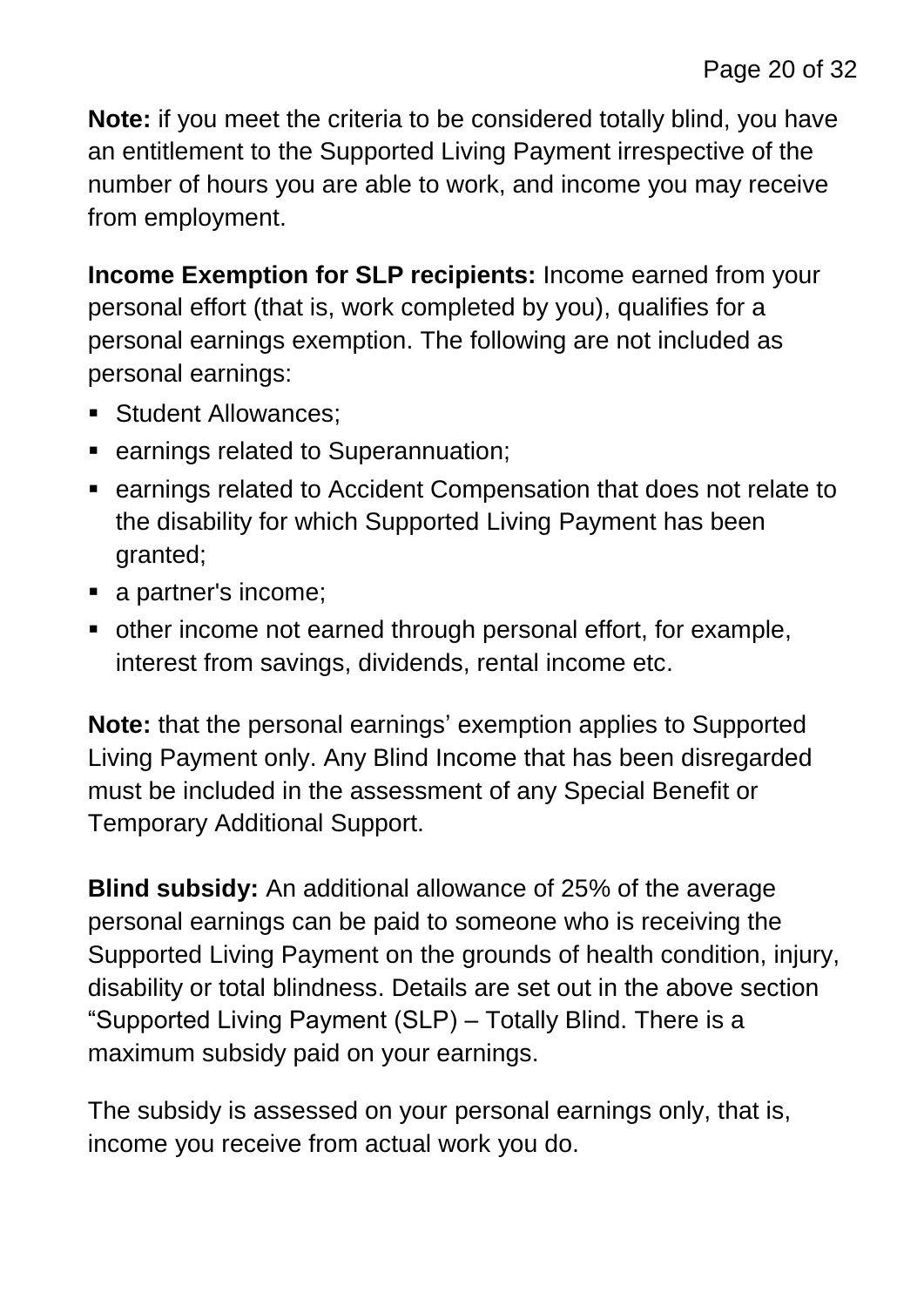If you are self-employed (for example, run a small business), income is either the drawings or the net profit, whichever is the larger amount.

The income to be assessed for the Blind Subsidy:

- **Supported Living Payment (net);**
- any supplementary assistance;
- the additional subsidy (equal to 25% of average gross yearly personal earnings);
- all other income (gross).

To be able to receive a blind subsidy, your total income must not exceed the income limits. If you are married, in a civil union or de facto relationship, only your income is considered; your partner's income or benefit is disregarded.

As at 1 April 2019 these income limits are:

- if you are married, in a civil union or de facto relationship \$18,619.64 a year or \$358.07 (gross) per week;
- if you are single \$20,992.40 a year or \$403.70 (gross) per week.

**Supported Living Payment:** If you do not meet the criteria for blindness but are both permanently and severely restricted in your capacity for work because of your blindness and other conditions or disabilities, you can receive Supported Living Payment and be reassessed in two years.

If you are not granted the Supported Living Payment under the criteria for blindness (refer to the information provided in this article), then you are not eligible to receive the special earnings exemption, or Blind Subsidy.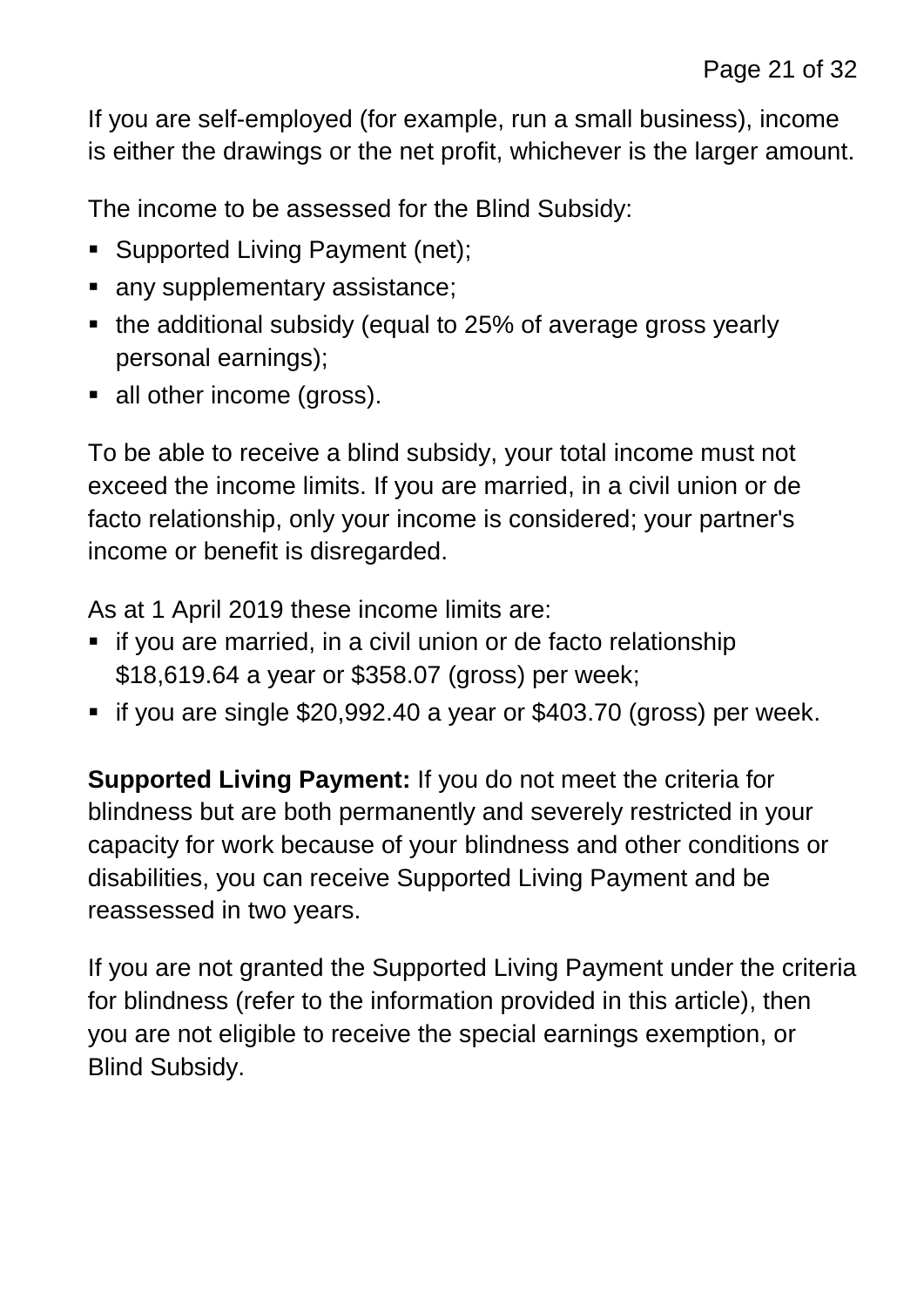#### **Reflections from Japan - From Aine Kelly-Costello**

This year from February 12-27, I was honoured to participate in the FY18 Japan Community Core Leaders Development Programme (CCLDP) as a New Zealand delegate. It was a chance to exchange information, shared challenges and resources with delegates from Finland, Germany and Japan. The programme was for those aged under 40, working in the fields of youth development, older people and people with disabilities--the field I represented.

My thanks to Blind Citizens NZ for nominating me for the opportunity. I brought with me a background in disability advocacy, as well as my lived experience as a disabled person.

I went intrigued to learn, and to reflect on the contexts and experiences from other countries, and I share some insights below.

**Tokyo - Non-profit Organisations Management Forum – February 15-18**: The foreign delegates combined with Japanese programme participants and discussed one of three topic areas. Mine was Communication and PR. On the first day together, we visited an organisation running the Tadaima (I'm Home) project. It's about raising community awareness of appropriate/useful ways of interacting with people with dementia, with the aim of reducing the alarmingly high numbers of people with dementia who go missing each year and in Japan and aren't found till it's too late.

This visit stood out to me because they used theatre or role-plays really effectively to get us to think about what you would do if you were, say, to come across an older woman who is searching desperately for her husband (who has in fact died several years ago) and who believes she's living in the city she grew up in. Our group discussions on the subsequent days revolved mainly around the common challenges our non-profits face, and examples of when we've used communication well, or not so well, to tackle them. The most memorable metaphor came from a group who decided that expanding the reach of an org was rather like planting seeds.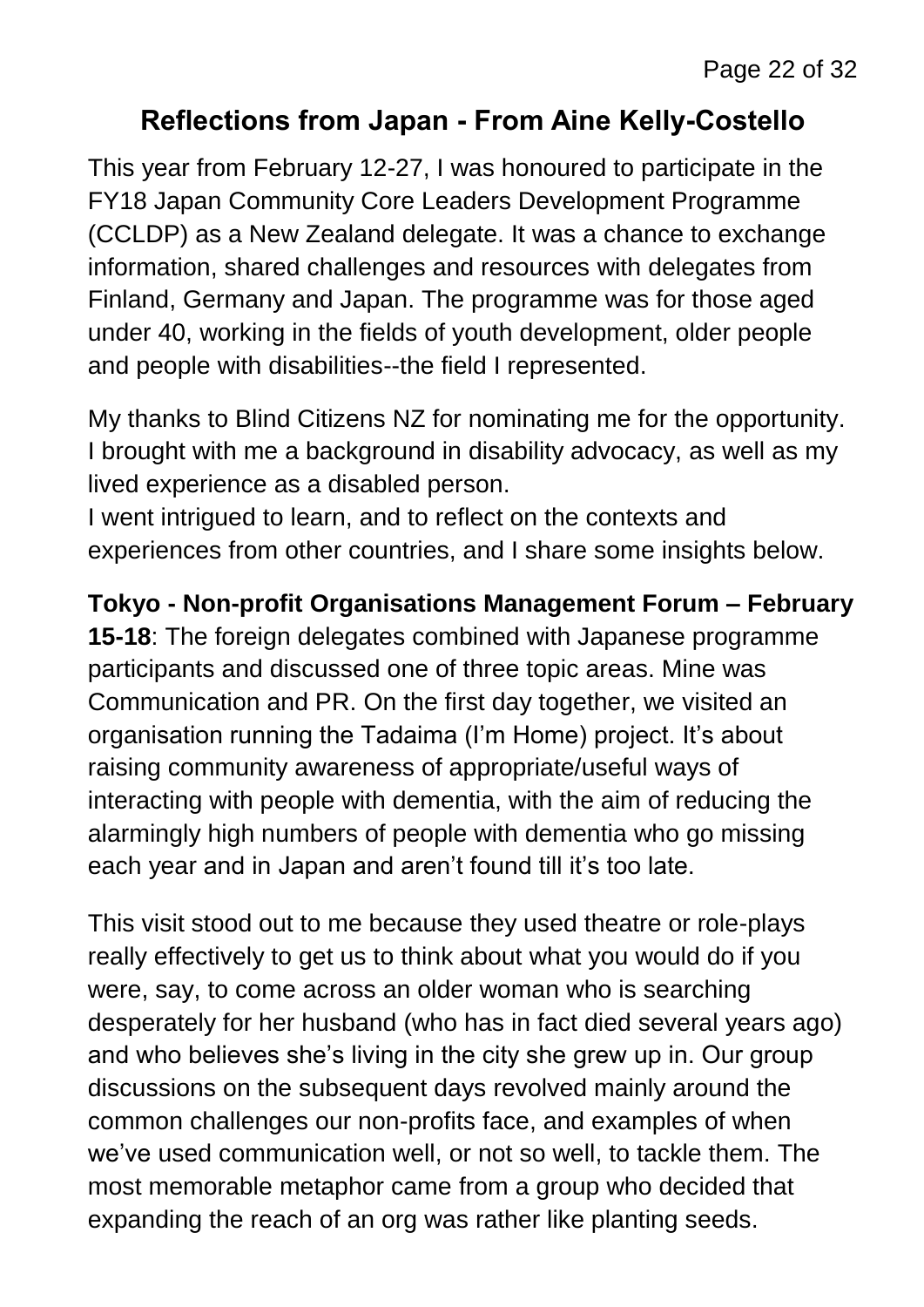You do so strategically (in season, in optimal light conditions), but even so you can never be entirely certain which ones will really sprout (i.e. where your outreach will really catch on).

**Oita-programme for the field of Persons with Disabilities - 19-23 February**: Oita Prefecture, located on Kyushu Island in the southwest of Japan, has a similar population to Auckland, and you definitely know you're out of "big city" mode landing there. At the Usa City Comprehensive Support Center, we learned about Oita's efforts to deliver cohesive services to people with disabilities as they reach retirement age by integrating their existing support with the other services available specifically to older people.

We also focused heavily on employment support for disabled people. We saw some great examples of supported employment, particularly at Taiyonoie (Japan Sun Industries). The facility, located within the community, includes joint venture partnerships with brands such as sony, Omron (electronics), Mitsubishi and Fujitsu. There's also a physically accessible and bustling supermarket that employs a mix of disabled and non-disabled people and is well-used by the community. One recommendation for Japan that came through strongly from Finland, Germany and NZ was for support planning and delivery to be centred around the goals and needs of the individual.

We also try out the sport of Takkyu Volley or sound table tennis. We don't have it in NZ but it somewhat resembles Swish in Australia. We played against disabled people from Taiyonoie, some of which were total masters of their game. Let's just say it doesn't usually take long for a pingpong ball to travel the length of a table so it was a real concentration test for me but great fun too! That was followed up by an excellent discussion on access to sports for disabled people and in particular, how Japan can leverage the opportunity of the 2020 Tokyo Paralympics to put accessibility and inclusion firmly on the public agenda.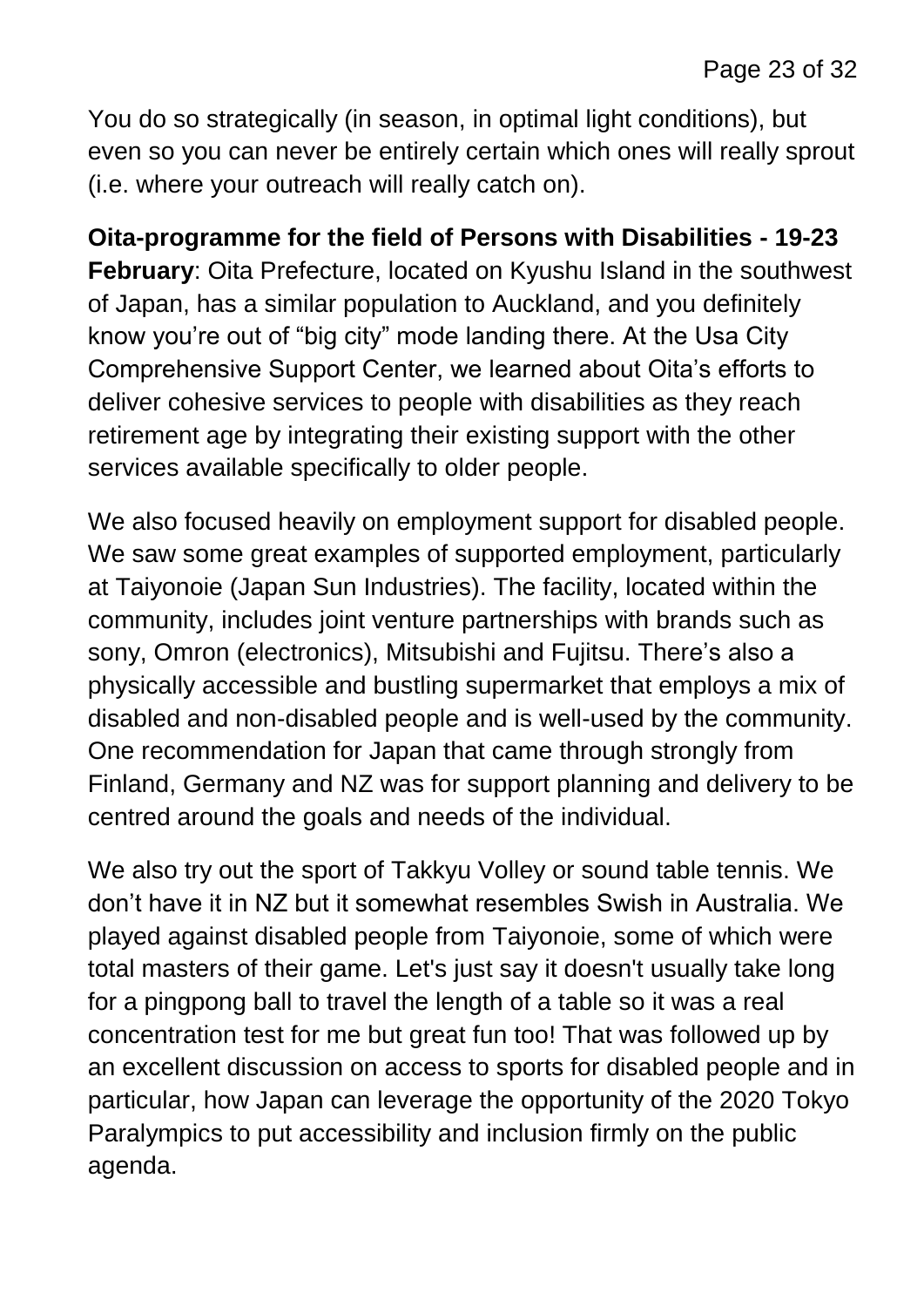The theme of wide-spread, appropriate representation of disabled athletes in the media came through strongly, as did the opportunity for volunteers to interact with the athletes.

In terms of accessibility generally, Japan has a Barrier free act, and seems to do well with physical policy measures, like the Braille in the lift. On the other hand, disabled people are still not very visible in Japanese society, nor is disability advocacy. As such, we were informed, levels of prejudice are still high, to the point where facilities for disabled people were continuing to be built in remote areas due to community backlash. I recommended that advocacy feature more prominently in this programme in future so that Japan could learn from the experiences of countries like New Zealand.

**The Programme Overall**: I found the trip fascinating, very enjoyable and exhausting. When I asked for information in electronic format, it was consistently provided, on time. I also got to spend a day with a wonderful, inquisitive and caring homestay family, visit a natural onsen with them, eat an apparently bottomless selection of delicious Japanese delicacies, and in general be treated like royalty for a packed two weeks.

To conclude, three notes to future blind visitors to Japan, in no special order:

- **1.** You will encounter parallel line tactile markings everywhere. They are \* sometimes\* useful in wide spaces if you're looking for a turn-off.
- **2.** Smile often and try and remember to slightly bow your head and shoulders when you say thank you. When passing business cards, or anything you are handing over to someone, do so with hands palm up; you are presenting the item on your hand for the person to accept.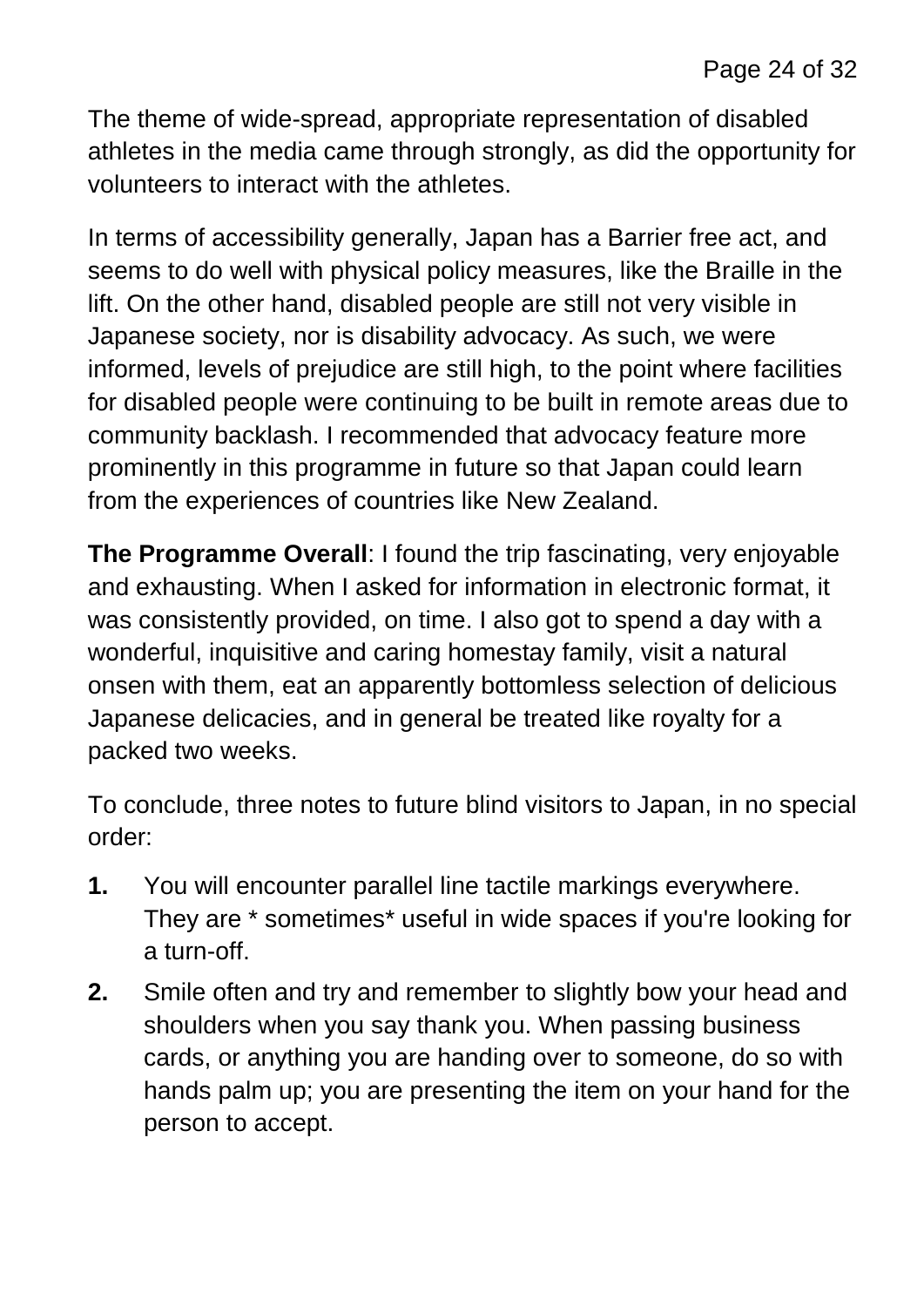**3.** The one word you will learn to recognise in braille is the Japanese for "flush" (old italics sign, "character" contraction, th contraction). Many toilets have an array of buttons, and happily, they usually come labelled in braille. The flush is also usually in a more square setting, which stands out a little if you know what you're looking for.

#### **Employment – is this one of your Passions and Interests?**

Blind Citizens NZ has representative positions on several national organisations. When the terms of office for these positions fall due, or there are resignations, the Board determines what its approach will be. It is the latter on this occasion, as Paula Waby for personal reasons, needs to resign as Blind Citizens NZ's representative on the Workbridge Council.

The Board is now calling for **expressions of interest from financial Ordinary (voting) Members of Blind Citizens NZ**. These must be received no later than 4pm, Thursday 15 August 2019. Members interested in this representative position should request the position description as this outlines requirements, attributes etc. An overview only, is provided in Focus. You may be suited to this role if your extensive skills and expertise include knowledge and understanding of the following:

- the disability community in general;
- barriers to employment and the challenges experienced by blind and vision impaired job-seekers, and those in employment;
- vocational services and funding opportunities available for disabled job seekers and those in employment; and
- the UN Convention on the Rights of Persons with Disabilities.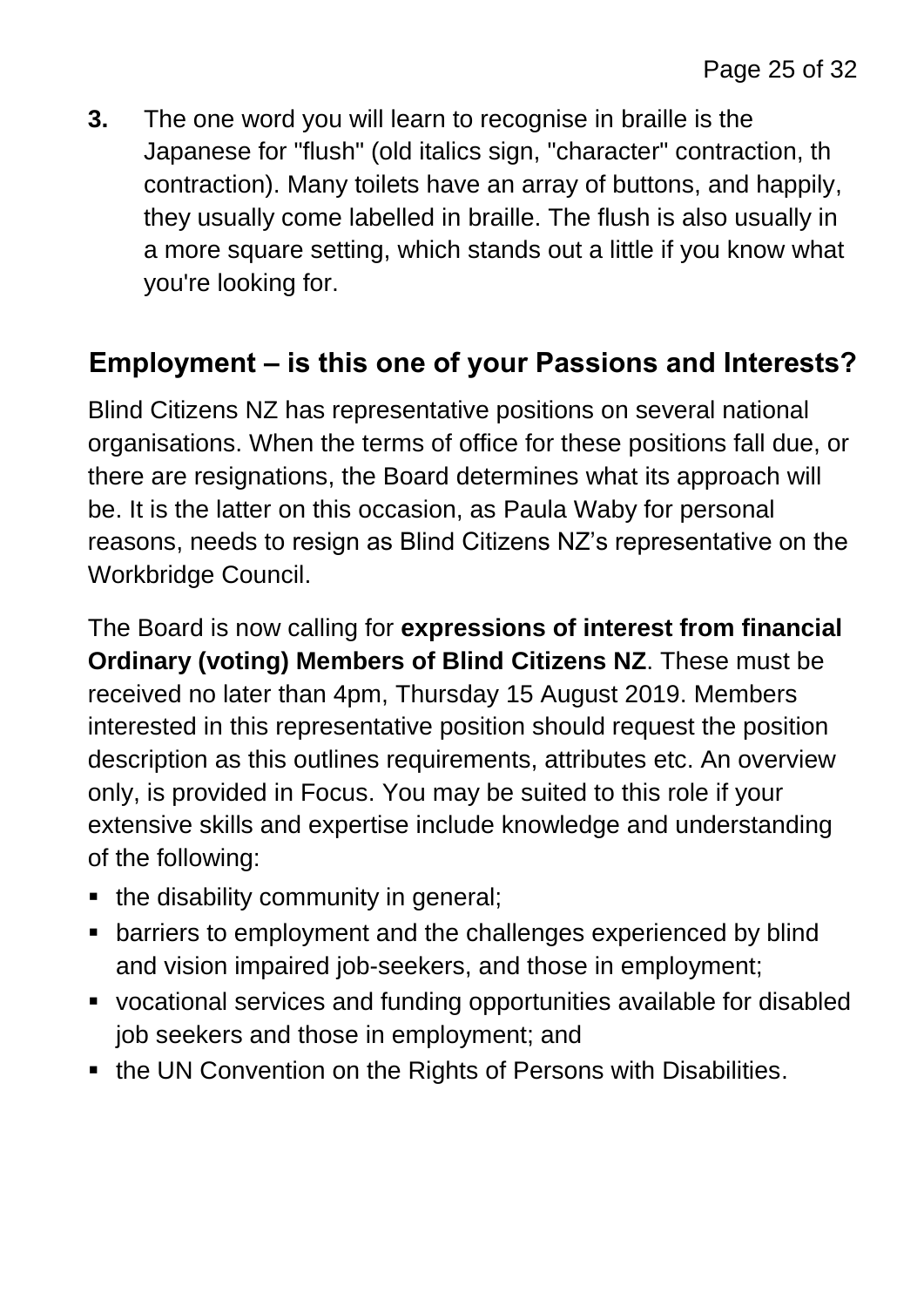#### **2019 Annual General Meeting and Conference**

#### **Getting on with it – A New Horizon**

Our 2019 AGM and Conference will be upon us before we know. If this is not already in your calendar, **Friday 4 to Sunday 6 October** are the dates you need to lock in. We are at the Naumi Hotel in Mangere, Auckland.

A diversity of guest presenters are being finalised for the Open Day on Saturday 5 October. They are all complimentary to this year's theme Getting on with it – A New Horizon.

Registration forms are available from your local Branch, Network, our National Office and our website. As always, there are options to suit individual needs. Please note that all registrations come through our National Office (not the hotel). Registrations close on Monday 9 September, so there is plenty of time to register.

**'First time attendees** will be interested to know the Board is building on the success of opportunities offered to members over the past two years. This offer applies to financial Ordinary Members attending a Blind Citizens AGM and Conference this year, for the first time. For first time attendees there is an opportunity to seek financial assistance. There are two conditions from the past two years, which remain for applicants. The first is that you are required to make a financial contribution. The second is that you are required to attend the full three-day AGM and Conference, whether on a daily basis, or staying at the Naumi Hotel. If you are a financial Ordinary Member attending for the first time, and would like to take advantage of this opportunity, contact the Chief Executive for further information via one of the following options:

- **Email**: [admin@abcnz.org.nz](mailto:admin@abcnz.org.nz) and put "2019 first-time attendee" in the subject line;
- **Post**: PO Box 7144, Newtown, Wellington 6242; **Fax**: 04-389-0033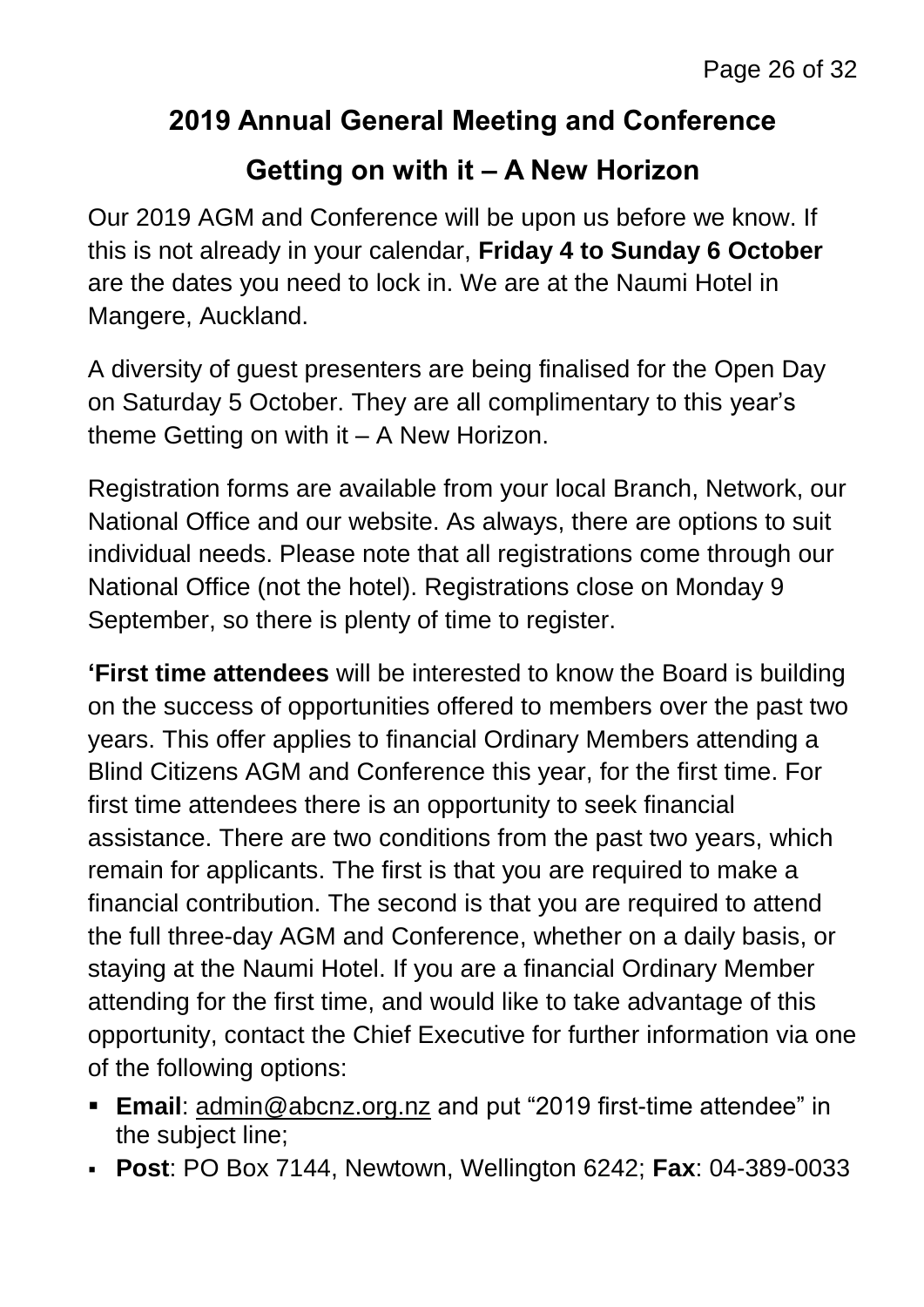Applications for financial assistance for first time attendees close 4pm, Friday 16 August. The Board will make a decision about the number of members it can support following the close of expressions of interest.

## **Blind Citizens NZ's 75th Anniversary in 2020**

At its recent meeting, the Board of Blind Citizens NZ made some early decisions about this event. We will be looking at venues in the top half of the South Island. Dates for the event will remain as per the norm – this means the preferred weekend aligns closely to 8 October i.e. 9-11 October 2020.

The Board has welcomed Clive Lansink's offer to put together a presentation of recordings of notable events relevant to Blind Citizens NZ history, going back to the 1950s.

Having made some decisions, there is still an opportunity for suggestions to come to the Board around the following items:

- Are there international guests we should invite?
- What about speakers, presenters and their topic(s): are there people you believe should be included in the programme?
- What topics should there be for speakers and presenters?
- If is there a theme the  $75$ -year celebration should take  $-$  if so, what do you suggest?

The Board plans to have further discussions at its August/September meeting. Hearing from members, branches and networks is important. Please do give this some thought, and send your suggestions for the attention of the Chief Executive. To be certain your suggestion(s) arrive in sufficient time for inclusion in meeting papers, be sure they arrive at National Office by 9am, Friday 16 August. The Board will receive all suggestions and consider these at its meeting on 31 August/1 September 2019.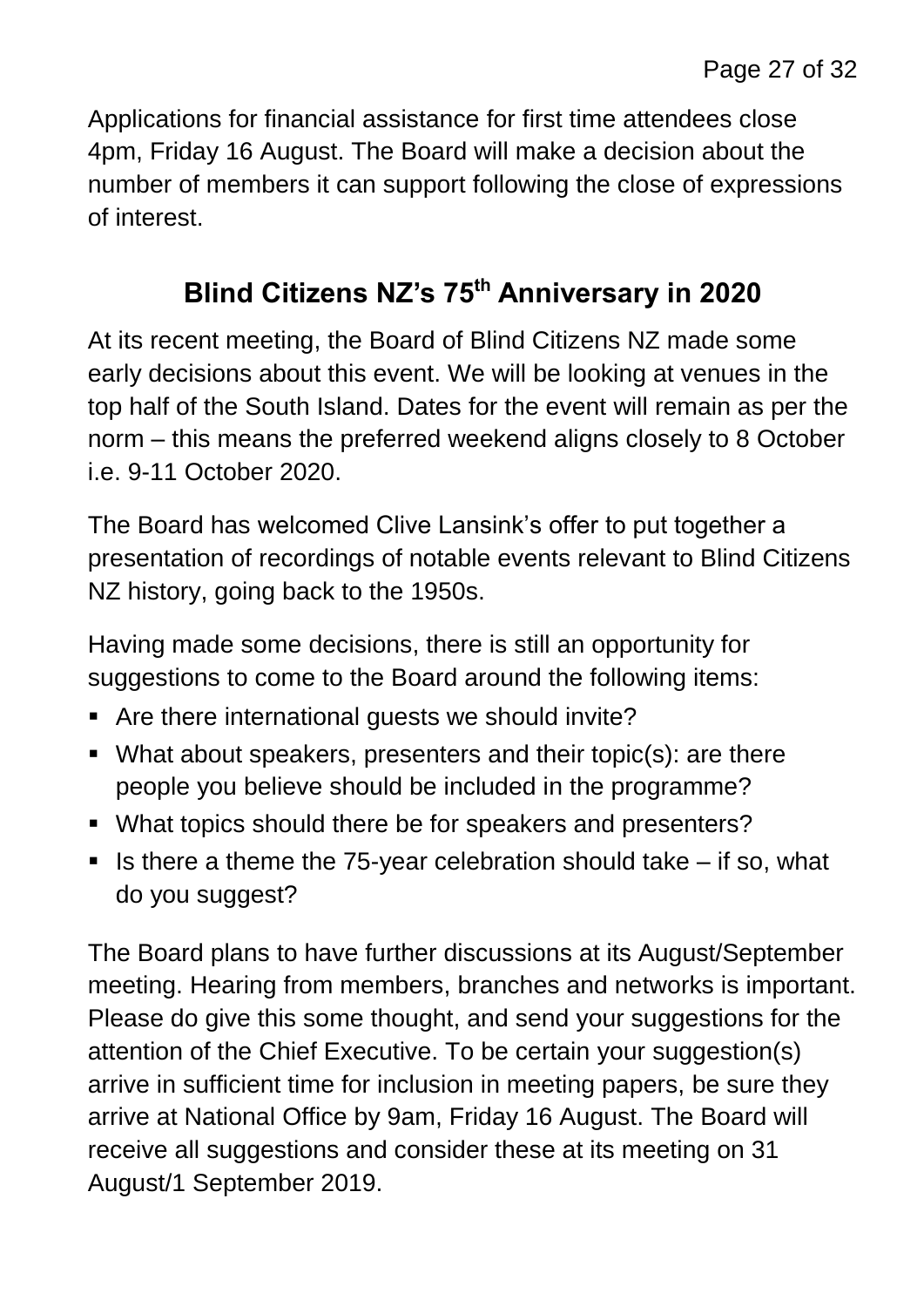#### **Please Support Our Income Generation Efforts**

Blind Citizens NZ has both Charitable and Donee status. This is important for anyone thinking about the mutually beneficial outcomes of payroll giving and making us your charity of choice. Income received through donations, bequests and payroll giving for example, go a long way towards supporting the many facets of our work including our advocacy and promotional campaigns, and communication and community education. Making us the recipient of a bequest or legacy, is another way you can support us. Here is information about each of these options.

**Payroll Giving:** this is an easy way for an employee to donate to a charity of their choice, such as Blind Citizens NZ. When an employee donates to a charity through their payroll, they receive a tax refund immediately. For all other types of donation, the donor must wait until the end of the tax year to receive their tax refund. One of the key benefits of donating through your wages (Payroll Giving) is that as an employee you may decide to donate your refund to the charity as well. Charitable Payroll Giving is optional and not all employers will participate. Blind Citizens NZ has Donee Status, and is eligible to receive payroll gifts. Steps to Payroll Giving donations include:

- **1.** Ask your employer if payroll giving is an employee benefit. Advocate for Blind Citizens NZ, and outline why you are passionate about the organisation. Some employers match payroll gifts with a contribution of their own.
- **2.** If payroll giving is available, provide your employer with the bank account details for Blind Citizens NZ.
- **3.** Decide how much you can afford, and how frequently you will donate, considering the immediate tax benefit.
- **4.** Notify Blind Citizens NZ that you are making a payroll gift. Your employer may transfer the money into Blind Citizens NZ's bank account without any notification.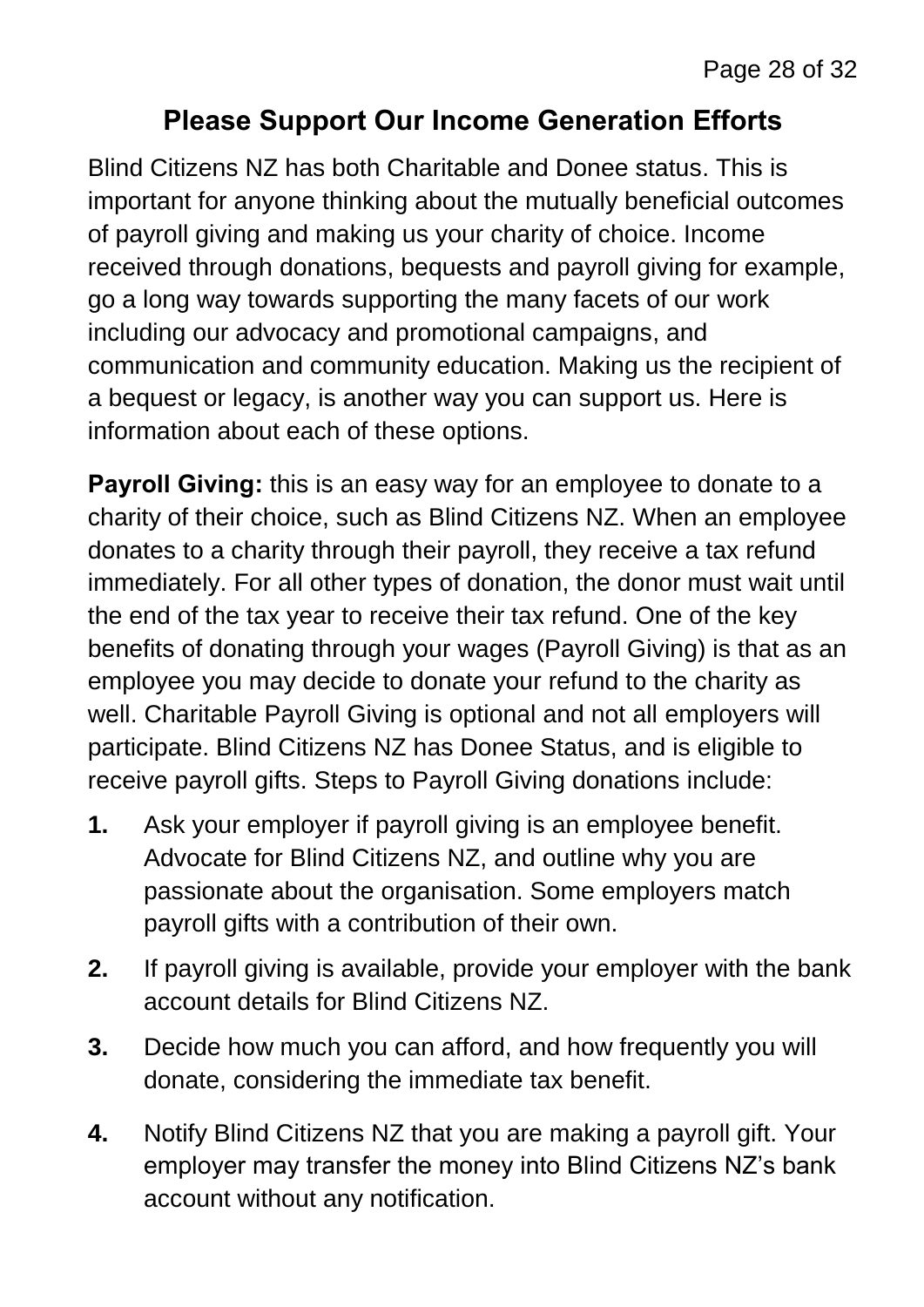**Making a Bequest:** Through our efforts and your financial support, we are working on the removal of barriers faced by blind, vision impaired and deafblind people, so we can make our mark in the world. During the past 12 months, Blind Citizens NZ has been extremely fortunate to benefit from legacies, and we take this opportunity to recognise generically, the generosity of those people and their families.

Your Will can make a lasting gift and Blind Citizens NZ would be extremely grateful for any contribution. If you choose to leave a gift to Blind Citizens NZ, suggested wording for your will is:

I give and bequeath () percent of my estate to the **Association of Blind Citizens of New Zealand Incorporated** to be applied for general purposes. A receipt taken by my trustee as being given on behalf of Blind Citizens NZ will be a complete discharge to my trustee for the legacy. To find out how we inform those who have pledged their support to us, if you have questions or you wish to make a contribution contact:

- Rose Wilkinson 021 222 6940 / 0800 222 694
- **Email:** [bequest-info-blindcitizensnz@groups.io](mailto:bequest-info-blindcitizensnz@groups.io)

## **Membership Renewal Reminder**

Membership renewals fall due on 1 July annually. Mindful of the opportunity financial Ordinary Members will have to vote on Blind Citizens NZ's proposed new Constitution, it will be important to ensure you can vote. If you are uncertain whether you are financial, please check by contacting our national office, or your local branch treasurer.

If you intend to vote on the proposed new Constitution, 4pm, Thursday 15 August is the deadline by which your records on the National Office membership database, should show you are financial. You can contact National Office to check by phoning 0800 222 694, or email to [admin@abcnz.org.nz](mailto:admin@abcnz.org.nz) (include "membership query" in the subject line). To assist with membership renewal, a form is located on the next page.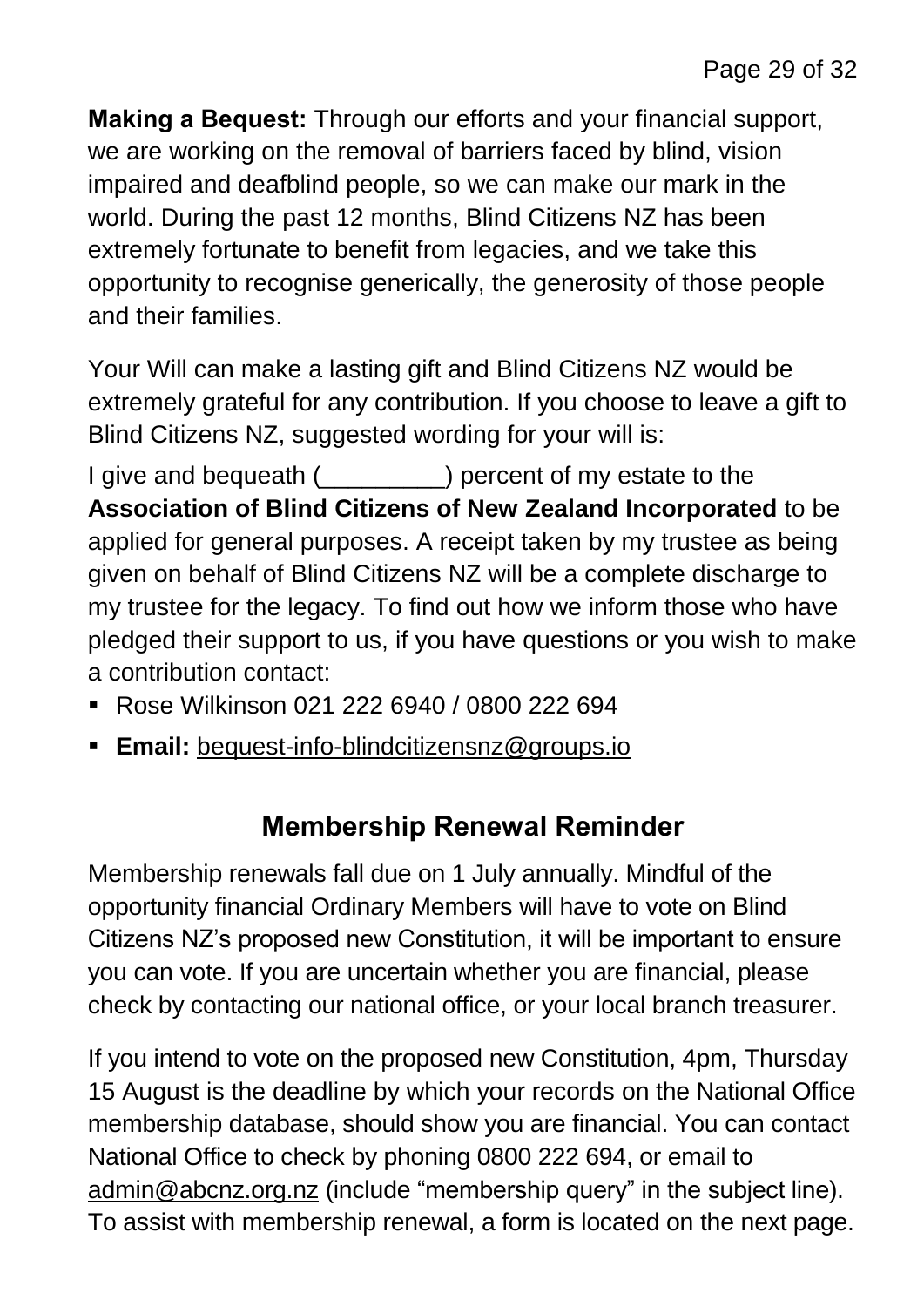#### **Blind Citizens NZ - Membership Renewal Form, 30 June 2020**

Return your completed membership renewal form along with your subscription to our National Office (or hand to your local Branch Treasurer). Membership renewals along with your subscription can be posted to National Office, PO Box 7144, Newtown, Wellington 6242. Cheques should be made payable to Blind Citizens NZ.

Alternatively, you can renew your membership online (using internet banking). Account details are: 06-0230-0002634-00. Please include your name and the reference "MembSub". Ideally, notify National Office you have renewed your membership using online banking.

Queries by phone to 04-389-0033 / 0800-222-694; or email [admin@abcnz.org.nz](mailto:admin@abcnz.org.nz)

| Full Name: (Mr/Mrs/Miss/Ms): |  |
|------------------------------|--|
| .                            |  |

**Address:** \_\_\_\_\_\_\_\_\_\_\_\_\_\_\_\_\_\_\_\_\_\_\_\_\_\_\_\_\_\_\_\_\_\_\_\_\_\_\_\_\_\_\_\_\_\_\_\_\_\_\_\_\_\_\_

Phone No: **Date of Birth:**  $\blacksquare$ 

**I prefer to receive information (select preferred format):** Braille / Audio / Print / Large Print / Email

Email Address: **Email Address**:

Please select your membership category from the options below, and delete information that does not apply to your membership renewal.

Enclosed please find:

- \$ 10 / \$20 = one year's unwaged / waged **Ordinary Membership.**
- \$ 10 / \$20 = one year's unwaged / waged **Associate Membership (sighted friends and family, etc.)**
- \$**300.00** = my one-off payment for Membership-for-Life.
- A donation of: \$ The state of is included. My donation should be utilised for (please select from **Board / National Office**, or **branch activities.**

#### **RNZFB Member Registration Number (if known): \_\_\_\_\_\_\_\_\_\_\_\_\_\_\_**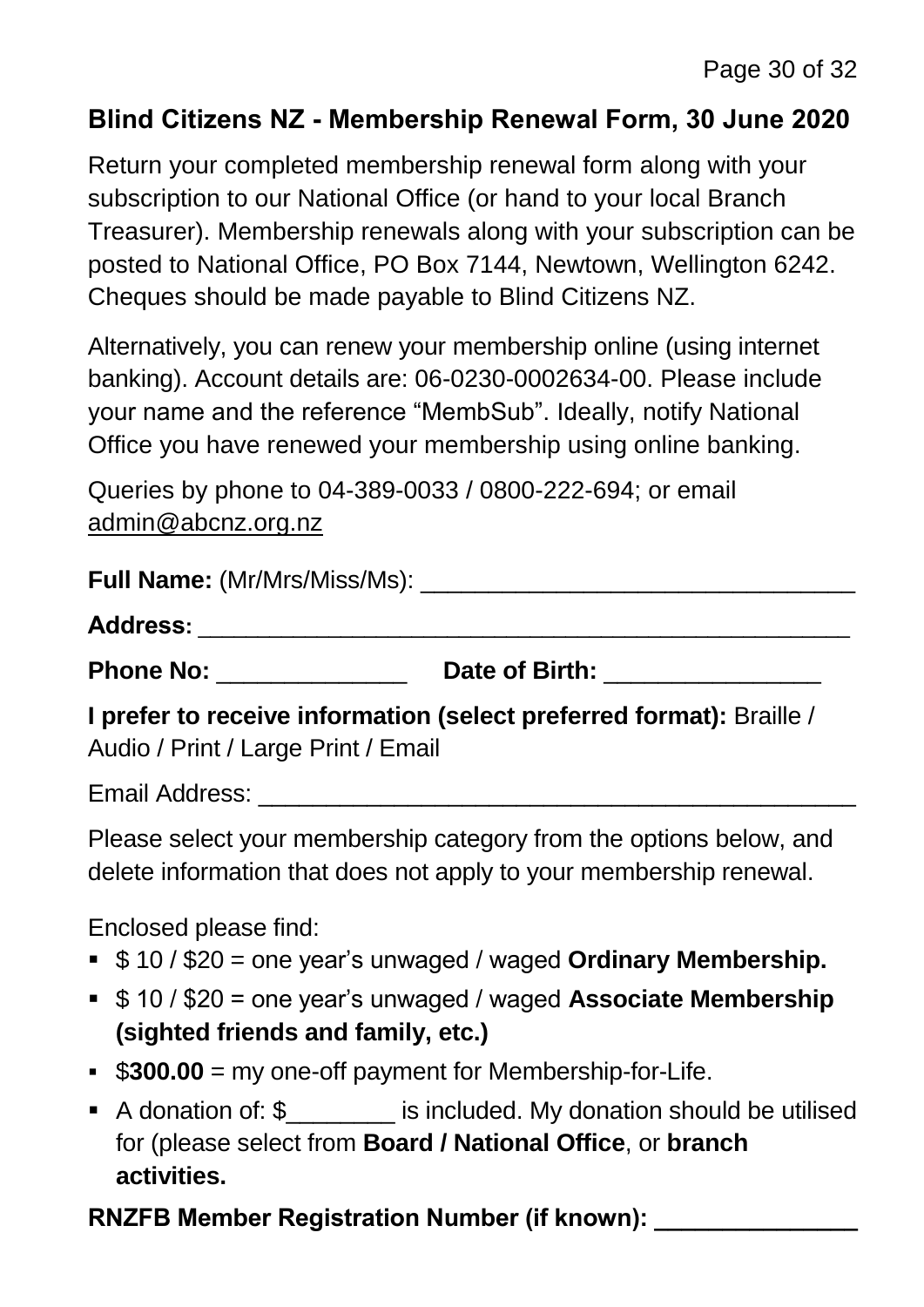## **Personnel - Blind Citizens NZ**

#### **Board**

- **National President**: Jonathan Godfrey (Management Committee) [jonathan@tactileimpressionz.co.nz](mailto:jonathan@tactileimpressionz.co.nz)
- **Vice President:** Martine Abel-Williamson (Member-at-Large / Management Committee): [martine.the1@xtra.co.nz](mailto:martine.the1@xtra.co.nz)
- Andrea Courtney (Member-at-Large / Management Committee): [andycoute@gmail.com](mailto:andycoute@gmail.com)
- Geraldine Glanville (Member-at-Large): [gbglanville@xtra.co.nz](mailto:gbglanville@xtra.co.nz)
- Shaun Johnson (Member-at-Large): [shaun.zdots@xtra.co.nz](mailto:shaun.zdots@xtra.co.nz%20co.nz)
- Murray Peat (Member-at-Large): phone 021 081 66126; [murraytp@xtra.co.nz](mailto:murraytp@xtra.co.nz)
- Paula Waby (World Blind Union Representative / Management Committee): [paula.waby4@gmail.com](mailto:paula.waby4@gmail.com)

## **Focus Editor**

**Email** articles to**:** [focus@abcnz.org.nz](mailto:focus@abcnz.org.nz)

**Post**: PO Box 7144, Newtown, Wellington 6242

## **National Office**

**Physical**: Ground Floor, 113 Adelaide Road, Newtown, Wellington.

**Postal**: PO Box 7144, Newtown, Wellington 6242.

**Phone**: 04 389 0033; 0800 222 694.

**Fax**: 04 389 0030.

**Website**: [http://www.blindcitizensnz.org.nz](http://www.blindcitizensnz.org.nz/)

**Facebook Page**:<https://www.facebook.com/BlindCitizensNZ/>

**Email**: [admin@abcnz.org.nz](mailto:admin@abcnz.org.nz)

**Executive Officer, Rose Wilkinson**: [rwilkinson@abcnz.org.nz](mailto:rwilkinson@abcnz.org.nz)